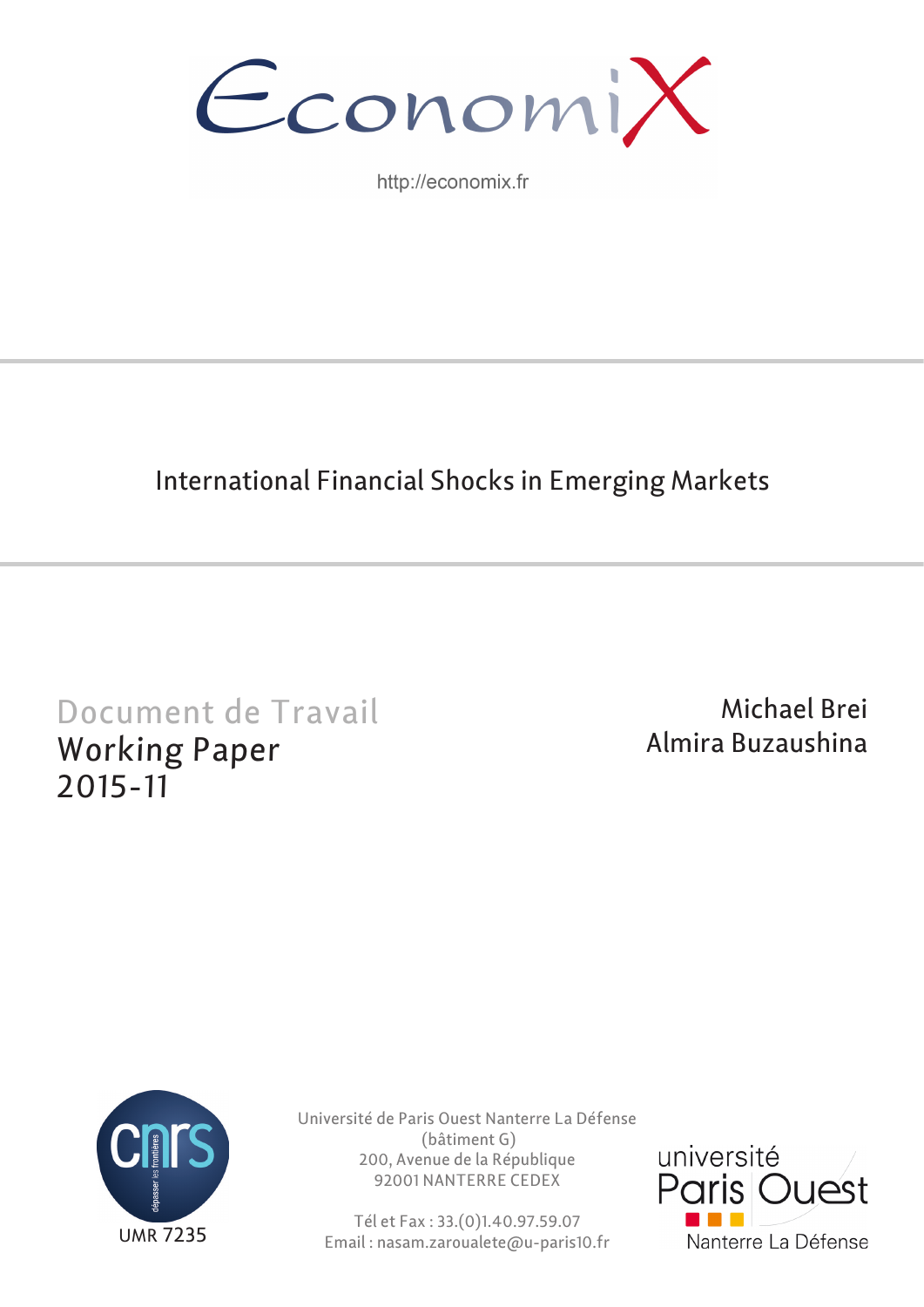## International Financial Shocks in Emerging Markets<sup>∗</sup>

Michael Brei† Almira Buzaushina‡

April 13, 2015

#### Abstract

The present paper investigates how an emerging market economy is affected when it suddenly faces a higher risk premium on international capital markets. We study this question empirically for five Latin American economies over the period 1994-2007 within a structural panel vector autoregression and analyze theoretically the transmission mechanism using a dynamic stochastic general equilibrium model (DSGE) of a small open economy. The financial shock is modeled by an unexpected increase in the risk premium of firms' foreign-currency debt. In response, the adverse shock is amplified by a feedback mechanism between currency depreciation, adverse balance sheet and risk premium effects. The theoretical model is used to study different monetary policy responses. We find that an exchange rate targeting rule that strikes a balance between exchange rate and inflation targeting allows the monetary authority to stabilize inflation and output more effectively than under a pure inflation targeting rule.

*Keywords:* Emerging Markets, Financial Crises, International Capital Markets *JEL Classification:* F34, F36, G21

<sup>∗</sup>We would like to thank Jean-Pierre Allegret, Anthony Birchwood, Patrice Borda, Jorg Breitung, Matthieu Charpe, Zeno ¨ Enders, Michael Evers, Michel Juillard, Alain Maurin, Gernot Müller, Alfredo Schclarek, Martín Uribe, Jürgen von Hagen, Tovonony Razafindrabe and Carlos Winograd for helpful comments. An earlier version of this paper circulated under the title "Matching International Financial Shocks in Emerging Markets". The views expressed in this paper do not necessarily reflect the views or policy of the IMF or the Deutsche Bundesbank.

 $^{\dagger}$ EconomiX-CNRS, Université Paris Ouest Nanterre La Défense and SALISES, The University of the West Indies, michael.brei@uni-bonn.de

<sup>‡</sup> International Monetary Fund and Deutsche Bundesbank, abuzaushina@imf.org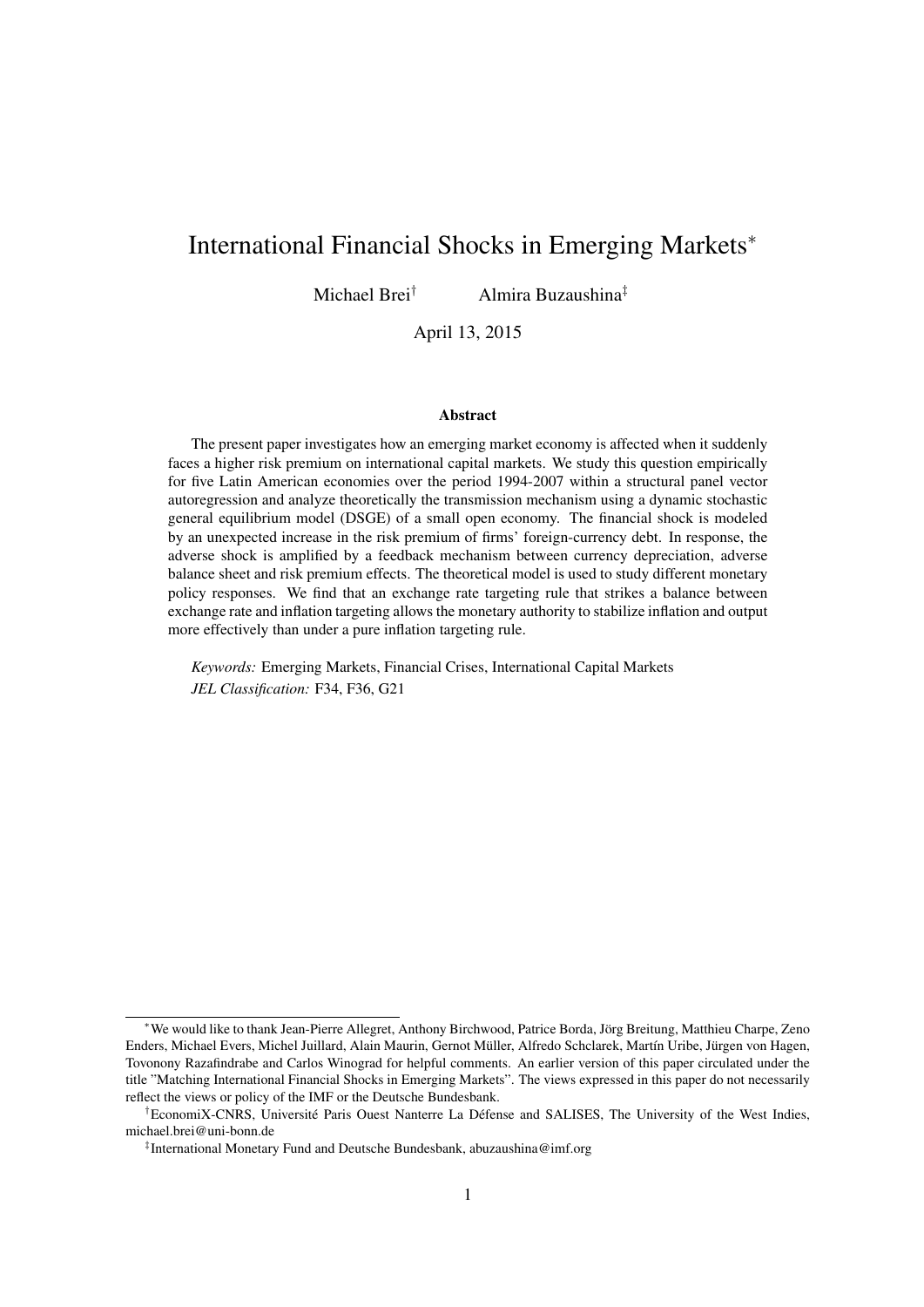### 1 Introduction

Over the last two decades a number of emerging market economies have experienced serious economic and financial crises. Some of these crises appear to have been triggered by financial turmoil on international capital markets. This is evidenced by the fact that the financial distress affected a broader range of emerging market economies at the same time. Figure 1 shows the country risk premium of seven Latin American economies.<sup>1</sup> Remarkably the country spreads appear to be highly correlated, particularly so during the region's major crisis periods of 1994-95, 1998 and 2001-02.

The turbulent times in the region seem to have gone by in more recent years. The country spreads have decreased significantly just as much as their implied volatility, resulting, as has been argued, from improvements in macroeconomic and prudential policies and a number of structural reforms (De Gregorio, 2013). As a consequence, the global financial crisis of 2008-09 that originated in the advanced economies had a rather moderate and temporary impact on Latin America (Batten and Szilagyi, 2011).



Figure 1: Country risks in Latin America

The observation that country risks have been adversely affected across borders motivates us to model the financial turmoil in these countries by an initially exogenous shock to country spreads. However, as can been seen in Figure 1, the amplitude of the financial propagation varied significantly across countries, indicating that domestic factors are crucial in the transmission and amplification of the financial turbulence.

As has been pointed out by Calvo et al. (2006), the external shocks can be followed by a painful adjustment or become a minor recession. It appears that particular weaknesses such as currency mismatches on firms' and banks' balance sheets or excessive external borrowing have been at the center of many emerging market crises (Hausmann et al., 2001; Calvo and Reinhart, 2002; Roubini

<sup>&</sup>lt;sup>1</sup>Country risk is measured by the spread of JP Morgan's Emerging Markets Bond Index Plus (EMBI+) over 10-year US government bonds. The vertical text in Figure 1 indicates the onset of the following crises: Mexico (MX), Thailand (TH), Russia (RU), Brazil (BR), Ecuador (EC), Argentina (AR) and United States (US). Dates are indicated, for example, 12/94 reads as December 1994.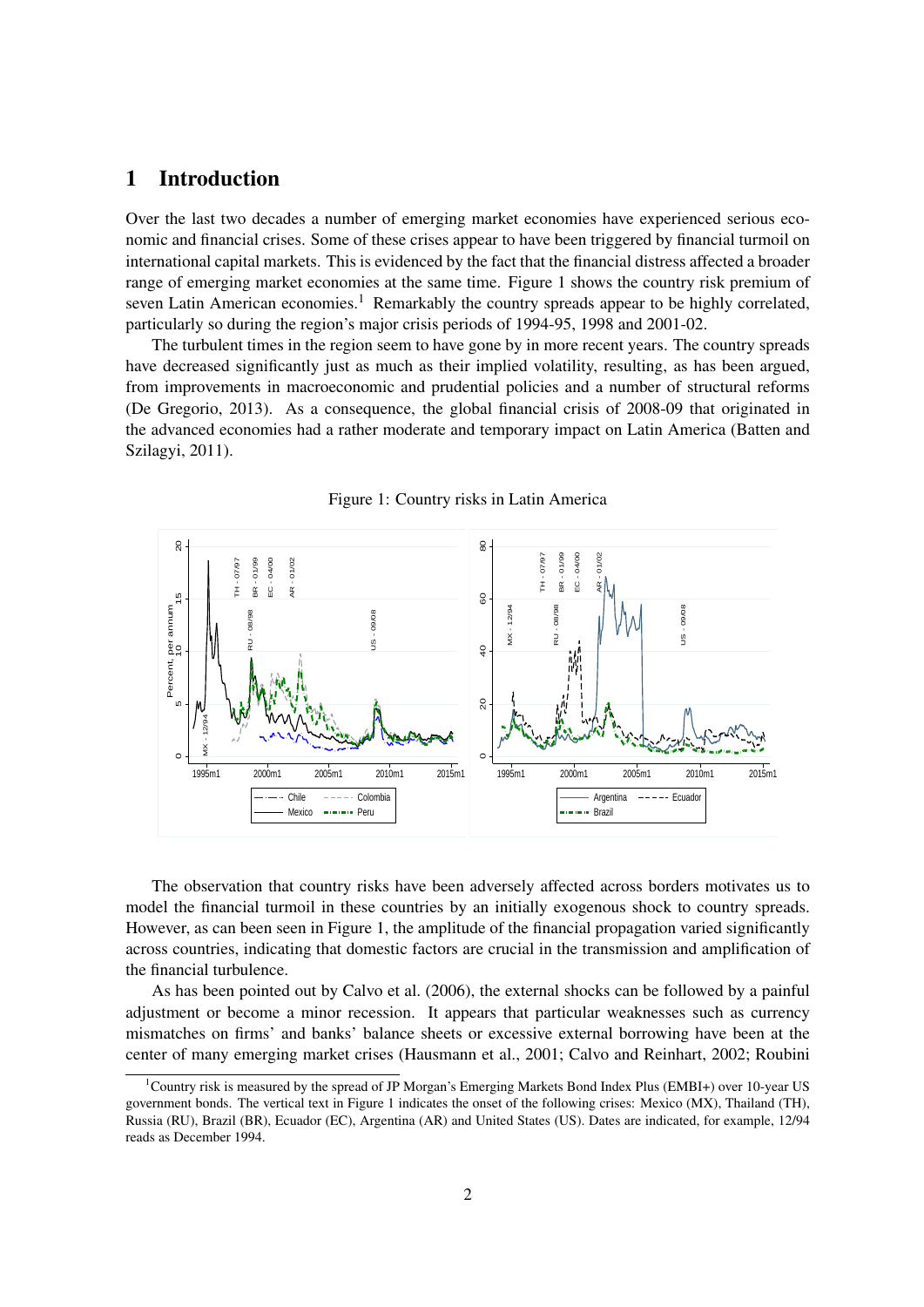and Setser, 2004; Brei and Charpe, 2012). In countries where macroeconomic fundamentals have been solid, as in Chile, the financial amplification of the international shocks has been much less important (Calvo and Talvi, 2005).

The theoretical literature incorporates such amplification mechanisms through credit market frictions in the form of collateral constraints on borrowing or financing costs that depend on borrowers' balance sheets (Bernanke and Gertler, 1989; Kiyotaki and Moore, 1997; Arellano and Mendoza, 2003; Christiano et al., 2004; Céspedes et al., 2004; Cook and Devereux, 2005; Mendoza, 2006; Uribe and Yue, 2006; Gertler et al., 2007; Braggion et al., 2009; García-Cicco et al., 2010; Mendoza, 2010). In many of these models, an initial adverse shock sets in motion a circle of amplification between worsening financial conditions, financial deleveraging, decreases in (asset) prices and deterioration in borrowers' creditworthiness. Prominent examples of this include the debt-deflation mechanism on the interaction of unexpected drops in output prices and borrowers' balance sheets (Fisher, 1933), the financial accelerator mechanism on the interaction of agency costs, macroeconomic fluctuations and borrowers' balance sheets (Bernanke and Gertler, 1989), or the balance sheet mechanism associated with the interaction of liability dollarization and unexpected currency depreciation (Céspedes et al.,  $2004$ ).<sup>2</sup>

Against these backdrops, we investigate in this paper the impact of external financial shocks on the emerging market economies of Latin America. Our contribution to the existing literature is twofold. On the one hand, we estimate the impact of adverse shocks to country risk premia on the real economy using a structural panel vector autoregression of GDP, investments, trade balance, domestic credits and country spreads. The results suggest that increases in country risk premia have been followed by persistent drops in investments, credits and GDP in these countries, while the trade balance improved. On the other hand, we investigate the real effects of the financial distress and optimal monetary policy within a dynamic stochastic general equilibrium (DSGE) model of a small open economy (SOE).

To this end we develop and estimate - by impulse response matching - a DSGE model that reflects a number of structural characteristics of emerging markets. More specifically, we consider an economy that produces tradable and non-tradable goods using a combination of labor, capital and imported materials, acting as a price-taker on international goods markets. While labor and imported materials are financed by intratemporal working capital loans and trade credits, investments in the capital stock are financed with intertemporal debt issued on the international capital market in foreign currency and subject to a debt-elastic risk premium. Our assumption hereby is that international investors use the economy's external leverage expressed in domestic currency to infer its creditworthiness, based on the idea that a large level of foreign-currency debt can exacerbate debt service difficulties and wreck domestic balance sheets, when the exchange rate depreciates (Céspedes et al., 2004). As a consequence, an initially small shock in our model can be re-enforced by a vicious circle of worsening financial conditions, financial deleveraging, currency depreciation and increases in financing costs.

Our theoretical framework builds on the limited participation model of Christiano et al. (2004). There are, however, three important differences. First, we do not model the financial shock in the form of a binding borrowing constraint, but rather we incorporate the shock in the risk premium on external debt. Second, not only the household's deposit decision is made prior to the shock, as in classical limited participation models, but also the firm decides on production and financing in advance (Uribe and Yue, 2006). And third, we estimate a subset of structural parameters by matching theoretical with empirical impulse responses. The results suggest that the proposed model fits the observed dynamics

 $2$ More recently, theoretical models consider as well other types of financial shocks and transmission mechanisms, see amongst others Christiano et al. (2010); Gerali et al. (2010); Del Negro et al. (2011); Kollmann et al. (2011); Jermann and Quadrini (2012) and Gambacorta and Signoretti (2014).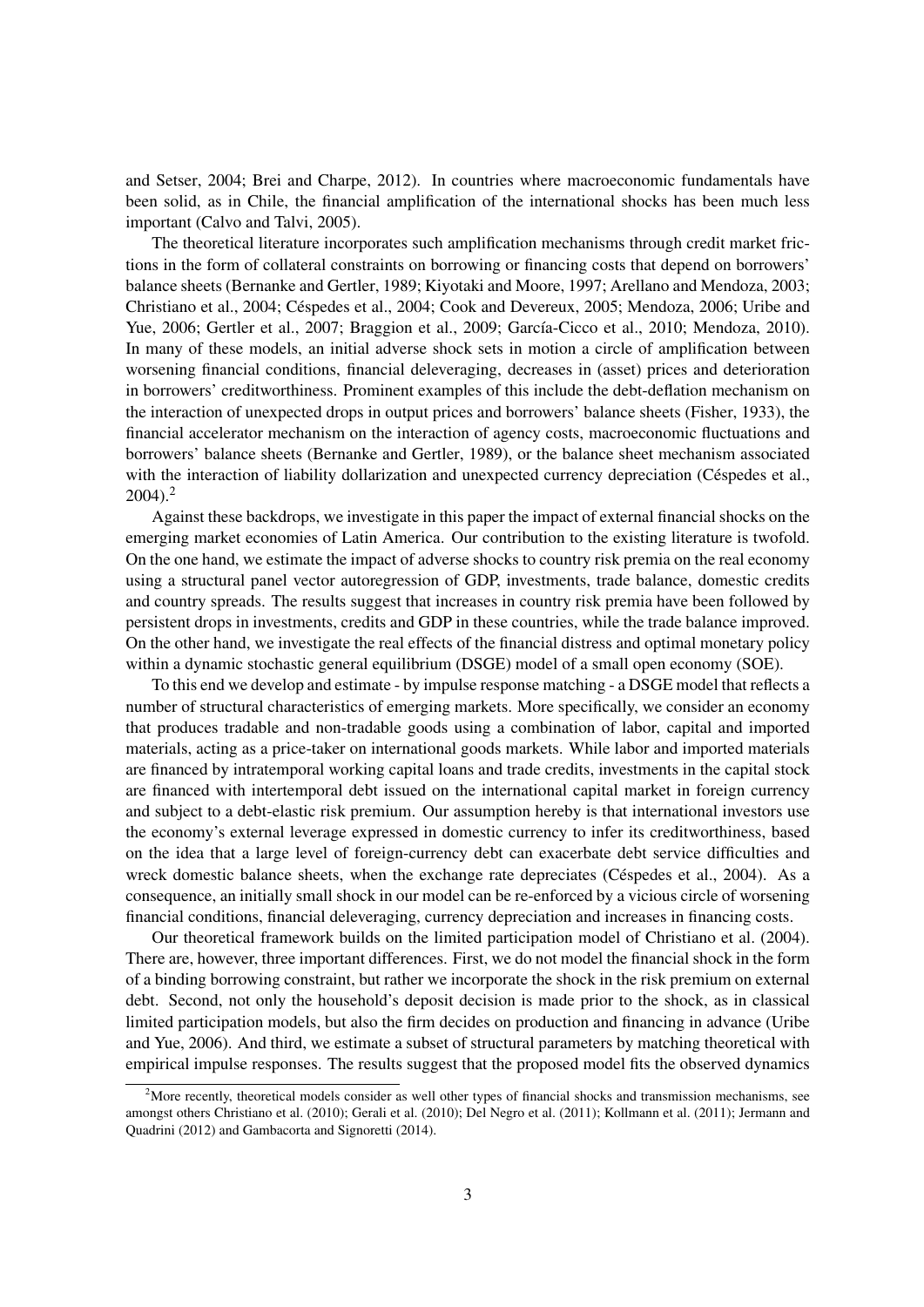remarkably well. With regard to the optimal monetary policy response, we find that an interest rate rule that strikes a balance between exchange rate and inflation targeting allows the monetary authority to stabilize inflation and output more effectively compared to a pure inflation targeting rule.

The remainder of this paper is organized as follows. Section 2 presents the estimation results and the empirical impulse response functions. In Section 3 we discuss the theoretical model and present the numerical simulations of the estimated model. Section 4 evaluates the optimal monetary policy response and Section 5 investigates the role of external leverage in the financial amplification mechanism. The final section concludes.

## 2 Shocks to the country risk premium in Latin America

In this section we investigate how an emerging market economy is affected when it suddenly faces a sharp increase in the country risk premium on global capital markets. The econometric results serve as a benchmark against which our theoretical model will be compared and estimated. As highlighted in Figure 1, Latin American country spreads have been highly volatile, especially during the period 1994-2007. In more recent years, country spreads and the implied volatility went down as a result of both improvements in macroeconomic policies and structural reforms adopted during the last decade (De Gregorio, 2013).<sup>3</sup>

The period of turbulent times 1994-2007, studied in this paper, has been marked by a number of systemic crisis periods (Dornbusch et al., 2002; Calvo et al., 2006). For instance, while the Tequila crisis of 1994-95 has been followed by increases in the country spreads of Argentina (increase by 9% p.a.) and Brazil (6%), the LTCM crisis of 1998 associated with the Russian default has been succeeded by financial distress in Brazil  $(5\%)$ , Colombia  $(5\%)$  and Ecuador  $(6\%)$ . The Argentinean crisis of 2001-02 has most adversely affected Brazil (12%), but increases in country spreads have also been felt in Colombia and Peru. The evidence presented so far highlights that the financial turmoil had different origins and impacts across countries. Most vulnerable to the financial contagion and amplification have been Argentina, Ecuador and Brazil, while Chile has been most resilient.

The real effects of the financial shocks are investigated with the use of empirical impulse response functions (IRFs) derived from a structural vector autoregression (S-VAR). Since we are interested in estimating the average response for Latin America, we use a panel setting which has several advantages compared to a study on the individual country level. First, a panel framework increases the efficiency and power of the regressions relative to country-specific estimates which might be prone to problems associated with low degrees of freedom, i.e., a high number of estimated parameters in relation to the number of observations (Goodhart and Hofmann, 2008). It has been argued that a potential drawback of any panel approach is the assumption of common parameters and dynamic responses across countries. While this criticism has to be taken seriously, it should be seen in relation to small sample problems prevalent in the context of emerging markets and the possibility of selecting a rather homogenous group of countries. In this context, a panel approach may actually help to uncover common dynamic relationships that might be obscured by idiosyncratic effects on the country level (Gavin and Theodorou, 2005).

Based on a number of sensitivity tests, we focus in this paper on the period 1994-2007 and five of the seven Latin American economies presented in Figure 1 (LA-5): Brazil, Colombia, Ecuador (pre-

<sup>&</sup>lt;sup>3</sup>Several factors have been pointed out in making Latin American countries more resilient: low levels or absence of internal and external deficits, flexible exchange rates, well regulated financial systems and high levels of international reserves. Moreover, given that most Latin American countries are commodity exporters, they have benefited from increasing export revenues associated with favorable commodity prices observed during the second half of the 2000s.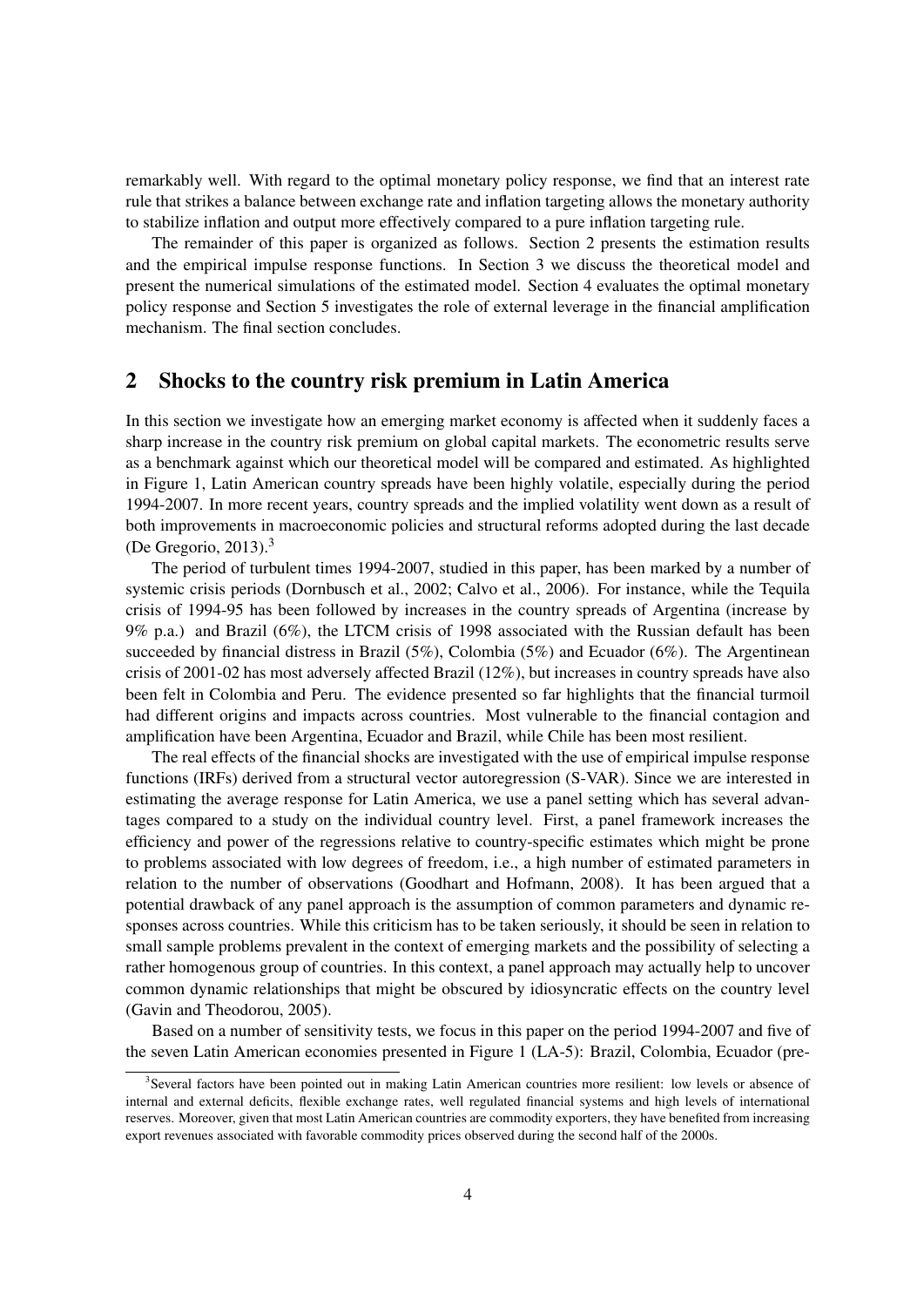dollarization), Mexico and Peru.<sup>4</sup> We decided to exclude Argentina, because over our sample period it has been structurally different due to the convertibility regime, in place prior to December 2001, and the subsequent sovereign default, floating and pesification which ultimately led to the closure of international capital markets for a number of years.<sup>5</sup> We decided to exclude also Chile from our estimations, since it may be seen as another (positive) outlier due to its solid economic performance, political stability and better resilience to external shocks (Calvo and Talvi, 2005).<sup>6</sup> And finally, we required that our sample of countries had at least some form of exchange rate flexibility to be consistent with our theoretical model, which led us to exclude Ecuador's period of dollarization.<sup>7</sup>

The vector autoregressive model consists of the country spread and four macroeconomic variables: GDP, investment, trade balance, and domestic credits, which have been identified in the emerging market literature as being highly related to country spreads (Tornell and Westermann, 2002; Uribe and Yue, 2006). Our basic identifying assumption is that the real variables respond to innovations in country risk premia with a lag, and that country risk premia react to innovations in the real variables instantaneously. This identification strategy reflects the view that decisions on production and investment take time to plan and implement, in contrast to financial markets that are able to react more quickly to news about the state of the business cycle.<sup>8</sup> While these assumptions are to some extent debatable, it should be noted that the analysis is internally consistent in the sense that we make the same assumptions in our theoretical model. The ordering of variables other than the country spread does not affect our results on country risk shocks, since they are ordered last (see also (Christiano et al., 1999)).

<sup>5</sup>The estimation results with Argentina are qualitatively similar but subject to higher estimation uncertainty, which is presumably due to the peculiar dynamics of the Argentinean country spread, see Figure 1.

<sup>6</sup>The estimation results with Chile are qualitatively and quantitatively similar and are available upon request.

<sup>&</sup>lt;sup>4</sup>We decided to focus on the period 1994-2007, because the global financial crisis has induced a structural break implying that the coefficients of the VAR system cannot be treated as constant, if the crisis period is included. On the one hand, U.S. monetary policy - due to the binding zero lower bound and the resulting quantitative easing and tapering - affected emerging markets' capital flows. Some central banks were even forced to resort to uncommon policies (e.g., capital controls in Brazil). On the other hand, yields for emerging markets were significantly lower and (with a short exception in 2008) less volatile, see Figure 1. Hence, the time series seem to follow a different regime since approximately 2008. We therefore believe that it is a more conservative strategy to restrict ourselves to the period prior to the financial crisis. However, we have also re-estimated our VAR model using data up to end-2014. The results are available upon request. While they are similar to the results obtained for 1994-2007, we note a decrease in the persistence of the economic adjustment in response to country risk shocks.

<sup>&</sup>lt;sup>7</sup>Mexico operates under a free floating regime since end-1994, while Brazil and Colombia adopted a pure floating and inflation targeting regime in 1999 and Peru in 2002 (Banco de Mexico, 2009; Frenkel and Rapetti, 2010). Prior to that, Brazil used a semi-fixed exchange rate regime with an asymmetric band, while Colombia and Peru operated under a managed floating regime. Ecuador used a crawling peg prior to its dollarization. The estimation results for the period 1994-2007 without Brazil prior to 1999 and Ecuador are similar but subject to somewhat higher estimation uncertainty. The estimation results for the period 1994-2014 for only floating exchange rate regimes are, however, similar.

<sup>&</sup>lt;sup>8</sup>The assumption on a sluggish response of the real variables is standard in the literature on monetary policy shocks (Friedman, 1968; Christiano et al., 1999, 2005). Furthermore, the assumption on the instantaneous response of financial variables is common in the recent literature on financial market shocks (Lown and Morgan, 2004; Uribe and Yue, 2006; Goodhart and Hofmann, 2008; Gilchrist et al., 2009).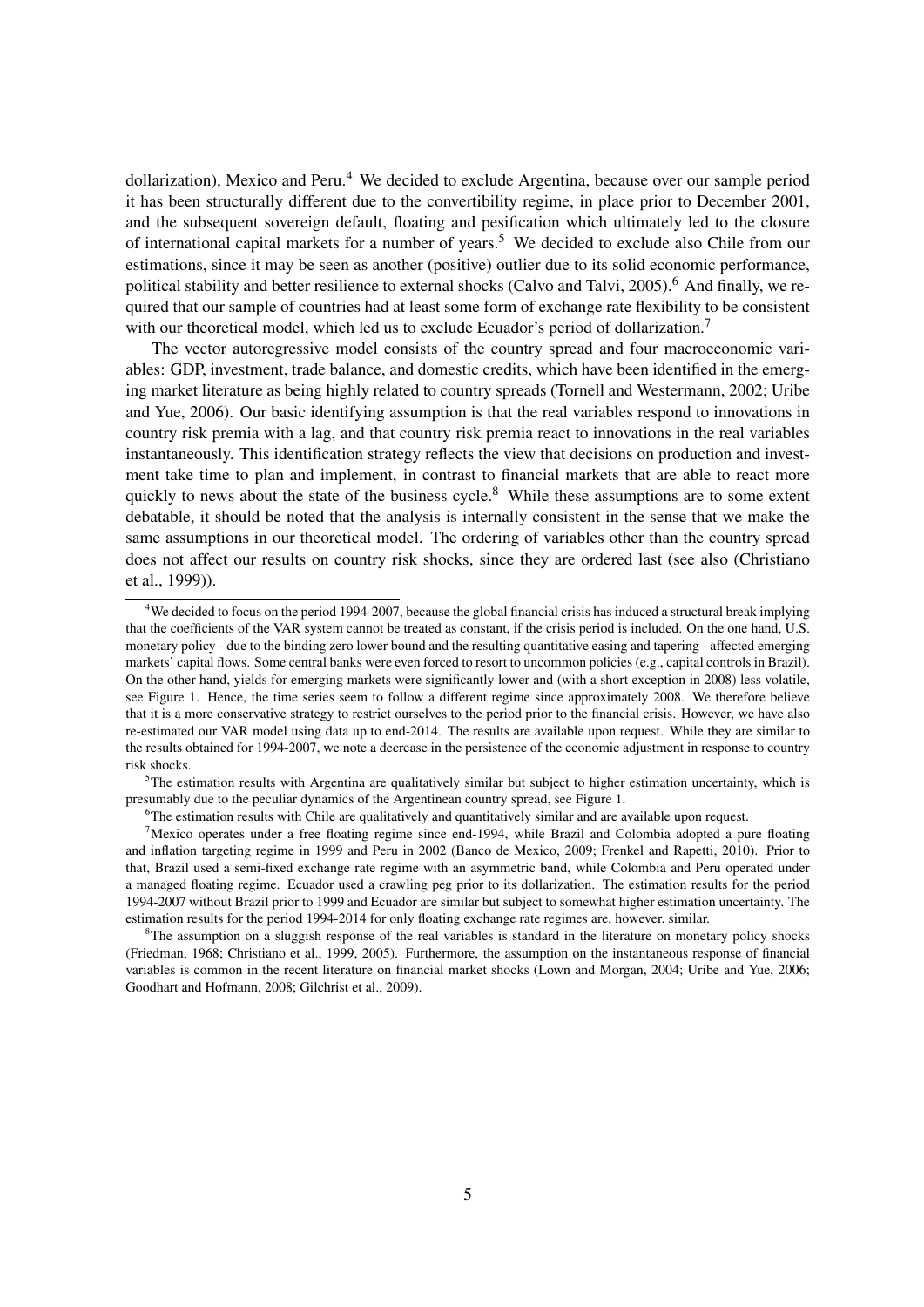Given our assumptions, the structural vector autoregressive model can be represented as follows:

$$
\mathbf{A_0}x_t = \alpha + \alpha_j + \sum_{i=1}^p \mathbf{A_i}x_{t-i} + \varepsilon_t,
$$
\n(1)\n
$$
\mathbf{A_0} = \begin{pmatrix}\n1 & 0 & 0 & 0 & 0 \\
a_{21} & 1 & 0 & 0 & 0 \\
a_{31} & a_{32} & 1 & 0 & 0 \\
a_{41} & a_{42} & a_{43} & 1 & 0 \\
a_{51} & a_{52} & a_{53} & a_{54} & 1\n\end{pmatrix}, x_t = \begin{bmatrix}\ny_{jt} \\
i_{jt} \\
t_{0jt} \\
c_{jt} \\
r_{jt}\n\end{bmatrix}, \varepsilon_t = \begin{bmatrix}\n\varepsilon_y^y \\
\varepsilon_{jt}^t \\
\varepsilon_{jt}^t \\
\varepsilon_{jt}^c \\
\varepsilon_{jt}^c \\
\varepsilon_{jt}^c\n\end{bmatrix},
$$
\n(1)

where t refers to the time dimension, j to countries, p to the autoregressive lag length,  $\alpha$  to the constant and  $\alpha_i$  to country fixed effects. Moreover,  $y_{it}$  denotes real GDP,  $i_{it}$  real investment,  $t_{it}$  the trade balance to GDP ratio,  $c_{it}$  real domestic credits and  $r_{it}$  the country spread. Note that GDP, investment and domestic credits are expressed in log-deviations from a log-linear trend. Summary statistics for the regression variables are provided in Table 1. While our identification implies that the matrix  $A_0$ is triangular, there are no restrictions on the other coefficient matrices  $A_i, 1 \le i \le p$ .

It is well known that the estimation of dynamic panel models with fixed effects by OLS is biased in samples with a small time dimension (Nickell, 1981). In order to overcome this drawback of the fixed effects OLS panel estimator, we estimate our model equation-by-equation with the system Generalized Method of Moments (GMM) estimator for dynamic panel data (Arellano and Bover, 1995) and use deeper lags of the lagged dependent variables as instruments. Moreover, given that the other macroeconomic variables that enter the system contemporaneously are likely to be endogenous, we instrument in addition these variables with deeper lags.

The estimation results are reported in Table  $2<sup>9</sup>$ . The specification tests indicate that there is no incidence of 2nd order autocorrelation in the error terms and that instruments are valid except for the GDP equation. The variables in the VAR system are positively autocorrelated and satisfy the stationarity conditions for autoregressive processes of order 2. Moreover, the estimated coefficients show the expected signs. Focusing on the short-term impact of increases in country risk premia, the results suggest that real GDP and investment decrease significantly after one quarter, while the trade balance improves. The largest impact of country spreads is observed for GDP, i.e., based on standardized coefficients we can infer that an increase in the country spread by one standard deviation results in a drop of GDP by -0.146 standard deviations. Real domestic credits are negatively affected, however, the coefficient is not statistically significant.

Based on the moving average representation, we calculate the impulse response functions to a country risk shock of 5% per quarter (22.5% annually). The magnitude of the financial shock reflects a sharp and unusual increase in the countries' risk premium, and it can be seen as a tail risk with low but non-negligible probability (within the 95th percentile of the distribution). The resulting impulse response functions are shown in Figure 2. In response to the initial shock, the country spread increases and reverses steadily towards zero. The half-life of the response is approximately one year. The real economy is significantly affected in the following period and the financial shock results in a prolonged recession. The downturns in GDP and investments reach their peak after 3 quarters and domestic credits after 8 quarters. Real investments drop by 15% and real GDP by 5% from trend. The financial deleveraging is associated with an improvement in the trade balance by 4 percentage points of GDP. The shock to the country risk premium also affects the domestic banking sector and is followed by a

<sup>&</sup>lt;sup>9</sup>Based on the Schwarz information criterion which is equal to  $\{-34.69, -34.98, -34.68, -34.31\}$  for the lag lengths of  $p = 1, 2, 3, 4$ , we choose an VAR(2) model. The results obtained with the other lag structures are qualitatively similar.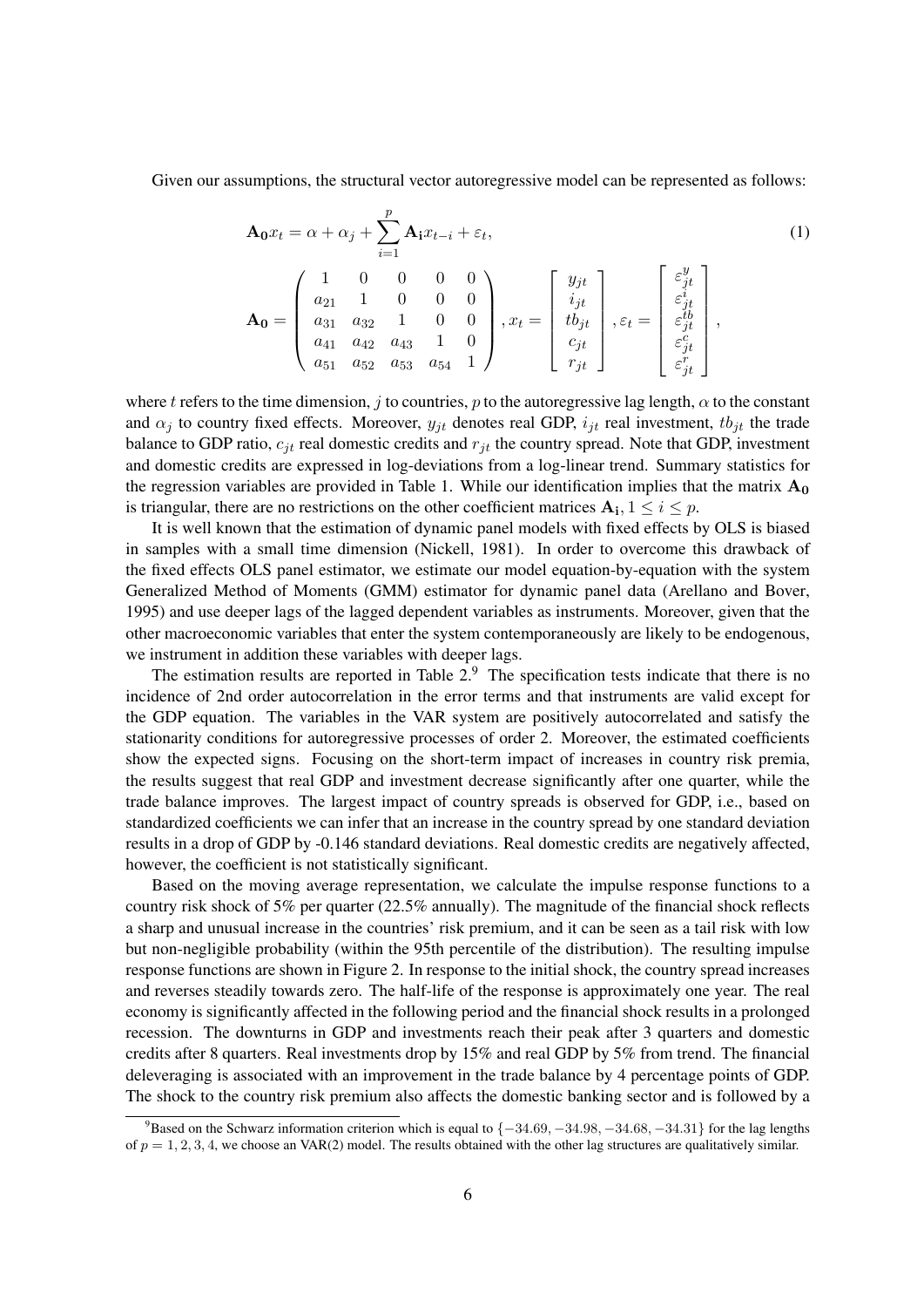drop in domestic credits of 15% from trend. While the trade balance, domestic credits and country risk recover after about 5 years, the recovery of GDP and investment takes longer.

The empirical evidence suggests that sharp increases in the country risk of the Latin American economies have been followed by long-lasting downturns in economic activity and domestic lending. As has been pointed out in the literature, there seems to be a financial accelerator mechanism at work through which the real effects of worsening financial conditions are amplified by currency depreciation and adverse balance sheet effects (Hausmann et al., 2001; Calvo and Reinhart, 2002; Céspedes et al., 2004). From an ex-ante point of view, it is not evident how central banks should react to such shocks. The optimal reaction will ultimately depend on an economy's structural and financial characteristics, including the reaction of households, financial markets and the corporate sector. In the next section, we will address these issues and investigate the involved transmission mechanism and optimal monetary policy within an estimated DSGE model.

## 3 The Theoretical Model

In this section, we develop a theoretical model that reflects a number of structural characteristics of emerging markets. In our environment, unexpected financial shocks originating in international capital markets may occur and affect the real economy. To analyze the transmission mechanism of these shocks, we consider a small open economy (SOE) version of a cash-in-advance (CIA) model with limited participation augmented with a financial friction in the form of a debt-elastic risk premium on external funds.<sup>10</sup> The SOE is inhabited by four types of agents including a representative household, firm, financial intermediary and a monetary authority.

#### 3.1 Households

A representative household derives life-time utility from a composite consumption good  $C_t$  and disutility from labor  $L_t$ :

$$
\mathbf{U} = E_t \sum_{j=0}^{\infty} \beta^j U(C_{t+j}, L_{t+j}), \qquad (2)
$$

where  $\beta$  denotes the household's time preference parameter. The instantaneous utility function takes the form:

$$
U(C_t, L_t) = \frac{(C_t - \frac{L_t^{\mu}}{\mu} C_t^{\gamma})^{1-\sigma} - 1}{1 - \sigma}, \ \mu > 0, \ \sigma > 0, \ \sigma \neq 1, \ \gamma \ge 0,
$$

where  $\sigma$  denotes the intertemporal elasticity of substitution of consumption,  $\mu$  the intertemporal elasticity of substitution of labor supply, and  $E_t$  the expectations operator conditional on time t information. Note that the preferences include as a special case, for  $\gamma = 0$ , the preferences proposed by Greenwood et al. (1988) which rule out wealth effects on the labor supply. We incorporate this type of preferences to control for the strength of the wealth effect by choosing  $\gamma$ . The composite consumption good consists of a domestic tradable and a non-tradable good:

$$
C_t = \left(n^{\frac{1}{\lambda}} C_{Tt}^{\frac{\lambda - 1}{\lambda}} + (1 - n)^{\frac{1}{\lambda}} C_{Nt}^{\frac{\lambda - 1}{\lambda}}\right)^{\frac{\lambda}{\lambda - 1}}, \ 0 < n < 1, \ \lambda > 0,\tag{3}
$$

where n is the share of tradable goods in composite consumption and  $\lambda$  is the constant elasticity of substitution between the consumption of tradable and non-tradable goods.

 $10$ For a detailed description of CIA models, see Christiano (1991), Christiano and Eichenbaum (1992), and Christiano et al. (1997).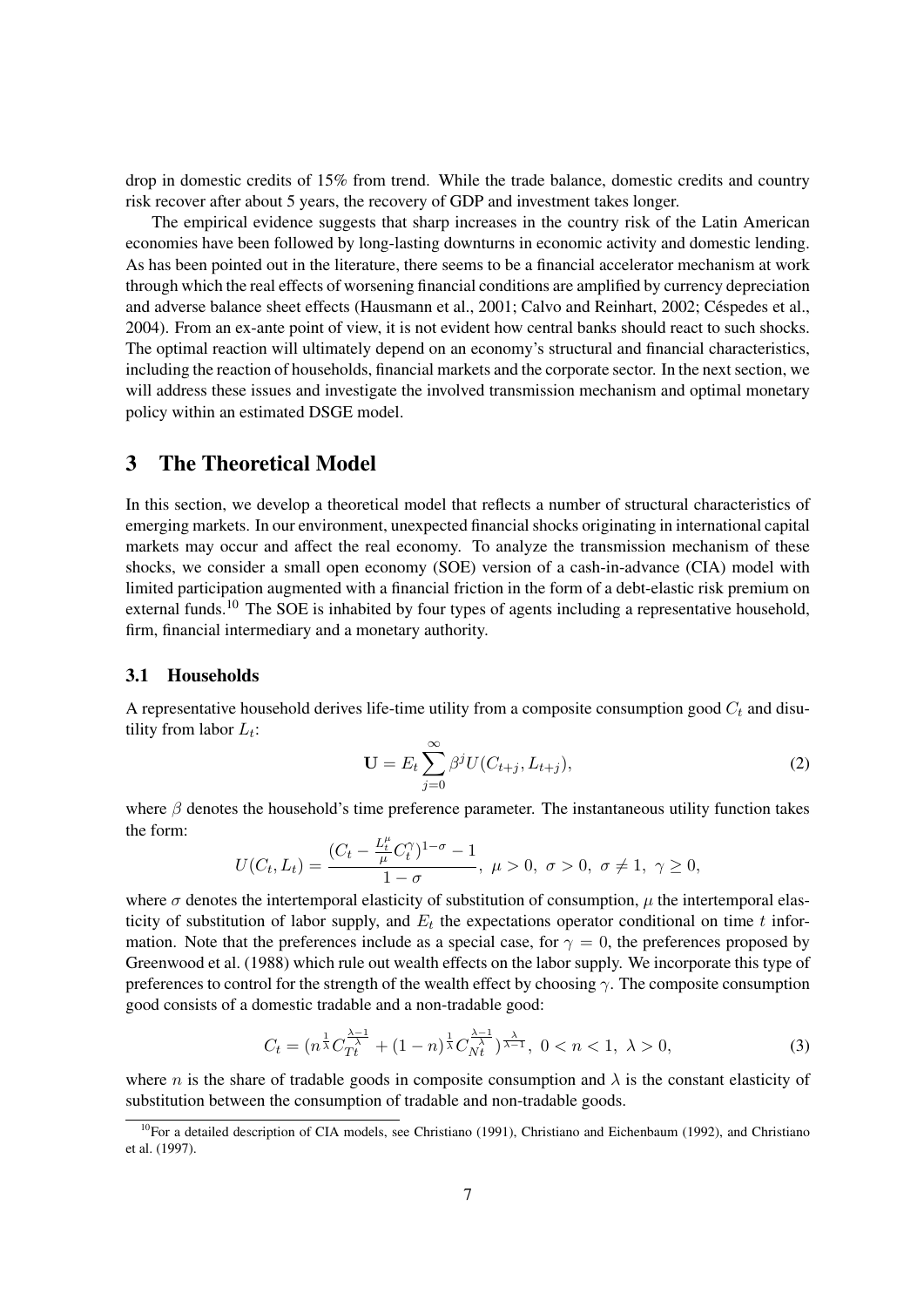At the beginning of period t, the household carries over its cash from the previous period  $M_{t-1}$ , gets prepaid paychecks  $W_t L_t$ , and deposits a cash amount  $D_t$  with the financial intermediary. The CIA constraint requires that all consumption expenditures must be paid with cash available at the beginning of period  $t$ :

$$
P_t C_t \le M_{t-1} - D_t + W_t L_t,\tag{4}
$$

,

where  $P_t$  denotes the price index for the composite consumption good given by:

$$
P_t = (nP_{Tt}^{1-\lambda} + (1-n)P_{Nt}^{1-\lambda})^{\frac{1}{1-\lambda}}.
$$

Maximizing composite consumption subject to total expenditures with respect to the consumption of tradable and non-tradable goods, we obtain the demand functions for tradable and non-tradable goods:

$$
C_{Tt} = n \left(\frac{P_{Tt}}{P_t}\right)^{-\lambda} C_t,
$$
  

$$
C_{Nt} = (1-n) \left(\frac{P_{Nt}}{P_t}\right)^{-\lambda} C_t
$$

where both are decreasing in the ratio of the good's price relative to the overall price index.

The budget constraint of the household, who owns the firm and bank, reflects the evolution of its assets: cash at the beginning of period  $t + 1$  is equal to the sum of net dividends that it receives from the firm  $(\pi_t^F)$  and the financial intermediary  $(\pi_t^B)$ , interest earnings and repaid deposits loaned to the financial intermediary at the beginning of the period  $(R_{Dt}D_t)$ , and any cash that is left from financing consumption expenditures:

$$
M_t = \pi_t^F + \pi_t^B + R_{Dt}D_t + (M_{t-1} - D_t + W_t L_t - P_t C_t).
$$
\n(5)

The household maximizes its life-time utility (2) subject to the CIA (4) and budget (5) constraints. A period's deposit decision is made before the financial shock occurs, while the decisions on consumption and labor supply are made afterwards.

The first-order condition associated with the employment decision implies that in the optimum the consumer chooses consumption and labor such that the marginal rate of substitution between consumption and leisure is equal to their relative price:

$$
\frac{U_{C_t}}{U_{L_t}} = -\frac{P_t}{W_t}.
$$

The intertemporal Euler equation associated with the deposit decision implies that the marginal utility of consumption, or equivalently marginal utility of leisure, is equal between two consecutive periods, conditional on time  $t - 1$  information due to the assumption of limited participation:

$$
E_{t-1}\beta \frac{U_{C_{t+1}}}{P_{t+1}} = E_{t-1} \frac{U_{C_t}}{R_{Dt}P_t}.
$$
\n
$$
(6)
$$

#### 3.2 Firms

The international financial shock affects the economy through the corporate sector. The representative firm produces two types of goods, tradables and non-tradables, using labor  $L_t$ , capital  $K_t$ , and imported materials  $IM_t$  as input factors. We assume that the firm has access to three types of credits.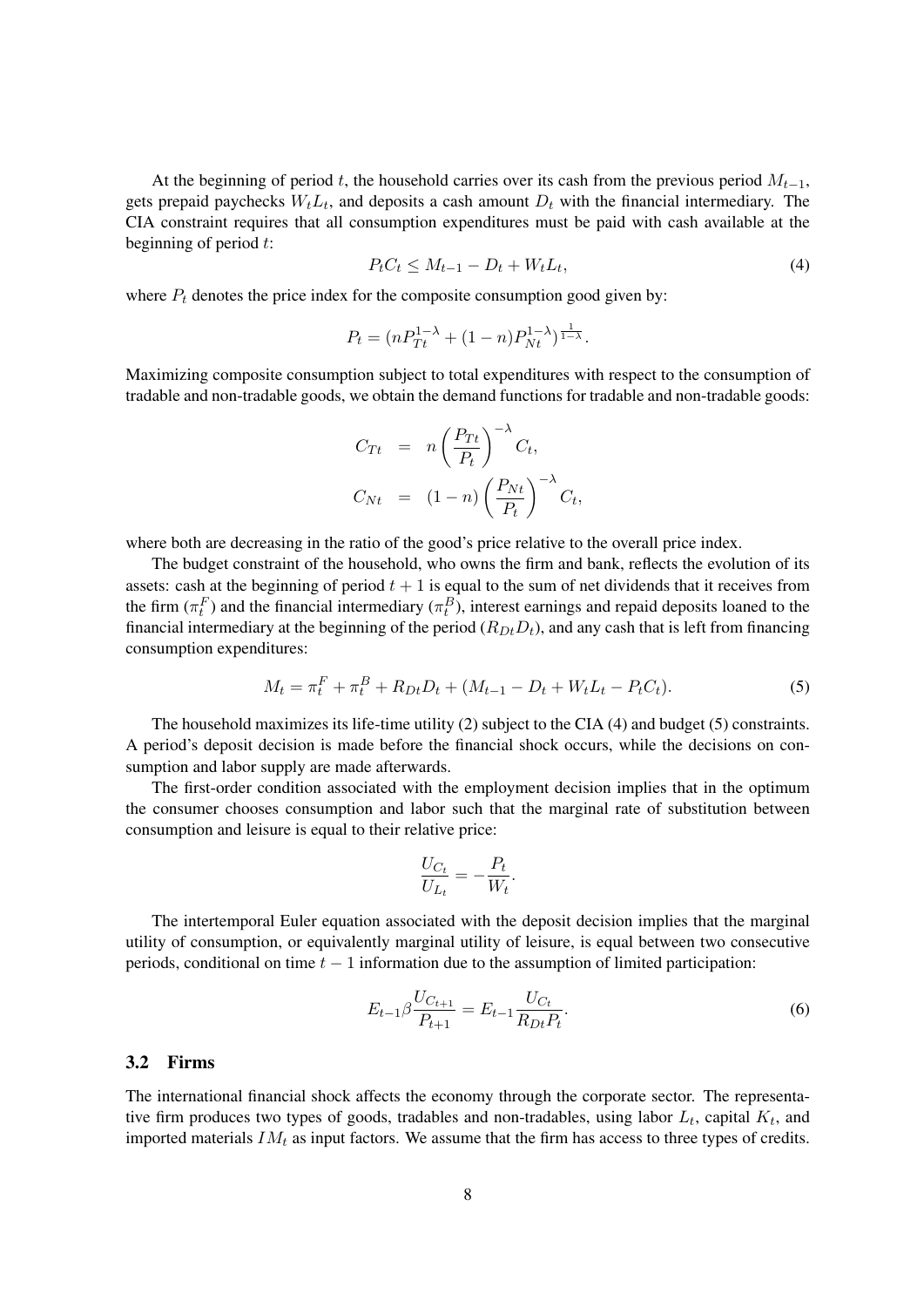It borrows at the beginning of period  $t$  domestic short-term credits,  $BL<sub>t</sub>$ , from the financial intermediary to hire labor (bank loans), and foreign short-term credits,  $SF_t$ , on the global capital market to prepay imported materials (trade credits). The firm repays these loans including interest payments at the end of the period. In addition, we assume that the firm can borrow foreign long-term credits,  $FL_t$ , on the global capital market, which have to be repaid in the next period. These credits are used to finance investment. We assume that external debt is denominated in foreign currency, which is in line with the original sin theory (Eichengreen et al., 2005), and subject to a risk premium, which depends on the firm's level of debt. Opposed to Christiano et al. (2004), we assume that the firm decides on production at the beginning of period  $t$ , i.e., before the financial shock is realized, to capture that employment and investment decisions take time to plan. The timing in our model can be represented as follows:



HH's Deposit Decision HH's Consumption Decision

It implies that the consumer decides on deposits and the firm on production before the financial shock occurs. After the financial shock is realized in the middle of period  $t$ , the household makes its consumption decision, and prices adjust such that all markets clear. Note that these timing assumptions ensure the consistency between the theoretical and empirical model discussed in Section 2.

The production functions of tradable and non-tradable goods are given by:

$$
Y_{Tt} = A_T K_{Tt-1}^{\alpha_T} (I M_t^{\nu} L_{Tt}^{1-\nu})^{1-\alpha_T}, \ 0 < \alpha_T < 1, \ 0 < \nu < 1,
$$
 (7)

$$
Y_{Nt} = A_N K_{Nt-1}^{\alpha_N} L_{Nt}^{1-\alpha_N}, \ 0 < \alpha_N < 1,\tag{8}
$$

where  $A_T$  and  $A_N$  denote technology processes that are assumed to be constant. Note that  $\alpha_i$  denotes the capital share in the production of each good and  $\nu(1 - \alpha_T)$  the import share in the production of tradable goods. The labor shares in the production of tradable and non-tradable goods are given by  $(1 - \nu)(1 - \alpha_T)$  and  $(1 - \alpha_N)$ , respectively. The firm accumulates two types of capital stocks, one for each sector:

$$
K_{it} = I_{it} + (1 - \delta)K_{it-1}, \ i = T, N,
$$
\n(9)

where  $I_{it}$  denotes investment in period t and  $0 < \delta < 1$  the rate of capital depreciation. We assume that changes in the stock of capital are subject to quadratic capital adjustment costs:

$$
AC(K_{it}, K_{it-1}) = \frac{\gamma_i}{2} \left( \frac{K_{it} - (1 - \delta)K_{it-1}}{K_{it-1}} \right)^2 K_{it-1}, \ i = T, N,
$$
\n(10)

with an adjustment cost parameter denoted by  $\gamma_i \geq 0$ .

The firm starts each period with no cash, because all profits from the previous period are distributed to the household. Implied by the assumption of advance payments of labor and imports,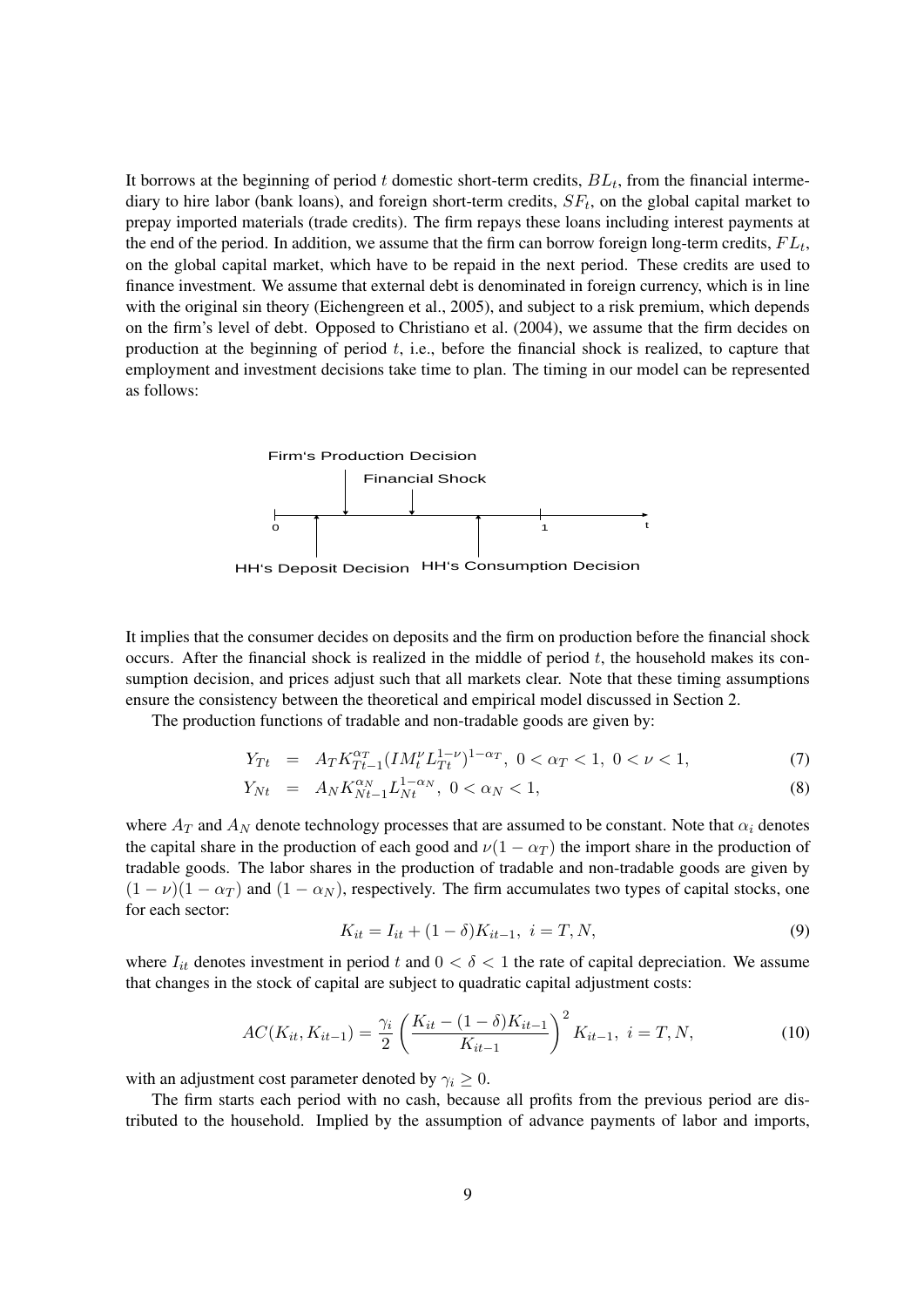the firm borrows domestic bank loans  $(BL_t)$  to hire labor, and foreign trade credits  $(SF_t)$  to prepay imported materials. In particular, the working capital constraints faced by the firm are given by:

$$
BL_t \geq W_t L_{Tt} + W_t L_{Nt}, \tag{11}
$$

$$
SF_t \geq p_{IMt}^* IM_t,\tag{12}
$$

where  $p_{IMt}^*$  denotes the price of imported materials expressed in foreign currency. Since domestic bank loans and foreign trade credits have to be repaid including interest payments at the end of each period, the effective costs of labor and imported materials in domestic currency are equal to  $R_{Bt}W_tL_t$ and  $e_t R_{St} p_{IMt}^* IM_t$ , respectively. The nominal exchange rate  $e_t$  is denoted as the domestic price per unit of foreign currency.  $R_{Bt}$  denotes the gross interest rate on domestic bank loans and  $R_{St}$  that of trade credits. We assume that  $R_{St}$  is equal to the risk-free interest rate on external long-term credits,  $1 + r$ . The gross interest rate on foreign long-term credits  $R_{Ft}$  is composed of a constant risk-free component and a variable risk premium:

$$
R_{Ft} = (1+r) + \kappa \exp(e_t FL_t - \bar{e}FL) + RP_t, \ \kappa \ge 0. \tag{13}
$$

In particular, it is assumed that the risk premium consists of a debt-related component, which increases when external long-term credits measured in domestic currency rise above their steady-state level, and a stochastic component,  $RP_t$ , which is intended to capture aggregate risks. The stochastic component is assumed to follow a stationary AR(1) process  $RP_t = \rho_R PRP_{t-1} + \epsilon_R P_t$ .

Note that we do not derive this risk premium explicitly from a debt-contracting problem between borrowers and lenders, rather we use a reduced form and assume that lenders charge additional interests when the firm's level of external debt expressed in domestic currency increases relative to its long-run average. We use this specification, because it summarizes the dynamics of the risk premium in two key variables (exchange rate and level of foreign currency debt), which have been highlighted in the empirical literature to be important determinants of emerging market risk premiums (Berganza et al., 2004). We believe that our choice is justified in the context of a general equilibrium model, however, other specifications of the risk premium could be introduced. Note that the strength of the financial friction can be controlled by the parameter  $\kappa$ . Moreover, our specification ensures stationarity of the equilibrium dynamics and is based on Schmitt-Grohe and Uribe (2003) with two modifications. ´ First, it takes into account financial amplifier effects of exchange rate depreciations and, second, it prevents that the risk premium can turn negative during the equilibrium adjustment.<sup>11</sup> Note that we assume that the SOE is hit by the international financial shock in the form of an unexpected, adverse shock to  $RP_t$ .

The firm's optimization problem is to maximize the expected discounted sum of future profits by the choice of  $L_{Tt}$ ,  $L_{Nt}$ ,  $K_{Tt}$ ,  $K_{Nt}$ ,  $IM_t$ ,  $BL_t$ ,  $SF_t$ , and  $FL_t$ . Assuming that the firm is surprised by the financial shock, it solves the following optimization problem based on the information set of period  $t - 1$ :

$$
\max_{L_{Tt}, L_{Nt}, K_{Tt}, K_{Nt}, IM_t, BL_t, SF_tL_t} E_{t-1} \sum_{j=0}^{\infty} \rho_{t,t+j} \pi_{t+j}^F,
$$

<sup>&</sup>lt;sup>11</sup>The foreign interest rate with a debt-elastic risk premium as in Schmitt-Grohé and Uribe (2003) that incorporates an exchange rate would be:  $R_{Ft} = (1+r) + \kappa(exp(e_t FL_t - \bar{e}\bar{FL}) - 1)$ . This specification, however, does not restrict the lower bound of the gross foreign interest rate to be larger than 1 for  $\kappa > r$ .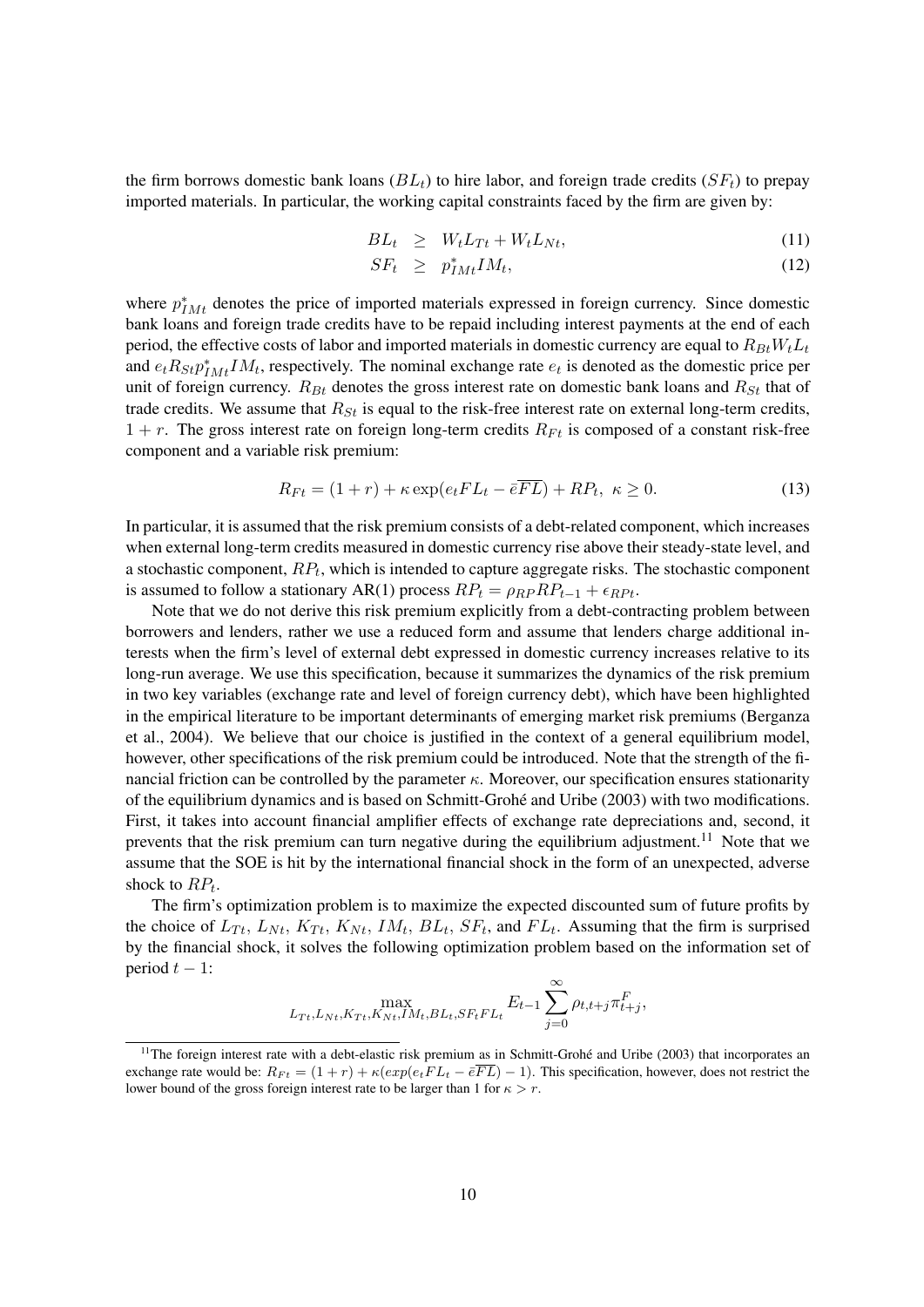where

$$
\pi_t^F = P_{Tt}Y_{Tt} + P_{Nt}Y_{Nt} - W_t L_{Tt} - W_t L_{Nt} - e_t p_{IMt}^* IM_t \n- P_{Tt}I_{Tt} - P_{Tt}AC(K_{Tt}, K_{Tt-1}) - P_{Nt}I_{Nt} \n- P_{Nt}AC(K_{Nt}, K_{Nt-1}) + BL_t - R_{Bt}BL_t \n+ e_t SF_t - e_t R_{St} SF_t + e_t FL_t - e_t R_{Ft-1} FL_{t-1},
$$

subject to the working capital constraints (11) and (12). We assume that goods and labor markets are perfectly competitive, which implies that the firm acts as a price taker.

The optimality conditions with respect to labor in the production of tradable and non-tradable goods imply that expected effective marginal costs of labor are equal to their expected marginal products:

$$
E_{t-1}R_{Bt}W_t = (1 - \alpha_T)(1 - \nu)E_{t-1}\frac{P_{Tt}Y_{Tt}}{L_{Tt}},
$$
\n(14)

$$
E_{t-1}R_{Bt}W_t = (1 - \alpha_N)E_{t-1} \frac{P_{Nt}Y_{Nt}}{L_{Nt}}.
$$
\n(15)

The intertemporal optimality condition with respect to capital in the production of both types of goods equates the expected costs and expected benefits of an additional unit of capital:

$$
E_{t-1}\left(1+\gamma\frac{I_{it}}{K_{it-1}}\right)=E_{t-1}\rho_{t,t+1}\left(\alpha_i\frac{Y_{it+1}}{K_{it}}+(1-\delta)-\gamma\frac{I_{it+1}}{K_{it}}\left[\frac{1}{2}\frac{I_{it+1}}{K_{it}}-\frac{K_{it+1}}{K_{it}}\right]\right),\,
$$

for  $i = T, N$ . Expected benefits on the right side are equal to the expected marginal product of an additional unit of capital, its resale value after capital depreciation, and associated savings on future capital adjustment costs. The costs in the current period are given by the unit of investment and associated capital adjustment costs.

The optimality condition with respect to imported materials implies that expected effective marginal costs are equal to the expected marginal product:

$$
E_{t-1}e_t R_{St} p_{IMt}^* = (1 - \alpha_T) \nu E_{t-1} \frac{P_{Tt} Y_{Tt}}{I M_t}.
$$

The intertemporal optimality condition with respect to external long-term credits equates expected benefits and expected costs of an additional unit of long-term foreign credits:

$$
E_{t-1}e_t = E_{t-1}\rho_{t,t+1}e_{t+1}\left(R_{Ft} + \frac{\partial R_{Ft}}{\partial FL_t}FL_t\right),
$$
  
\n
$$
\frac{\partial R_{Ft}}{\partial FL_t} = \kappa exp(e_tFL_t - \bar{e}FL)e_t.
$$
\n(16)

Expected costs on the right side are equal to the sum of the repayment including interests of an additional unit of foreign credits and its effect on the risk premium.

Since firm profits are distributed to the household at the end of the period, the firm's discount factor is equal to the subjective discount factor of the household:

$$
\rho_{t,t+j} = \beta^j \frac{P_t}{P_{t+j}} \frac{U_{C_{t+j}}}{U_{C_t}}.
$$
\n(17)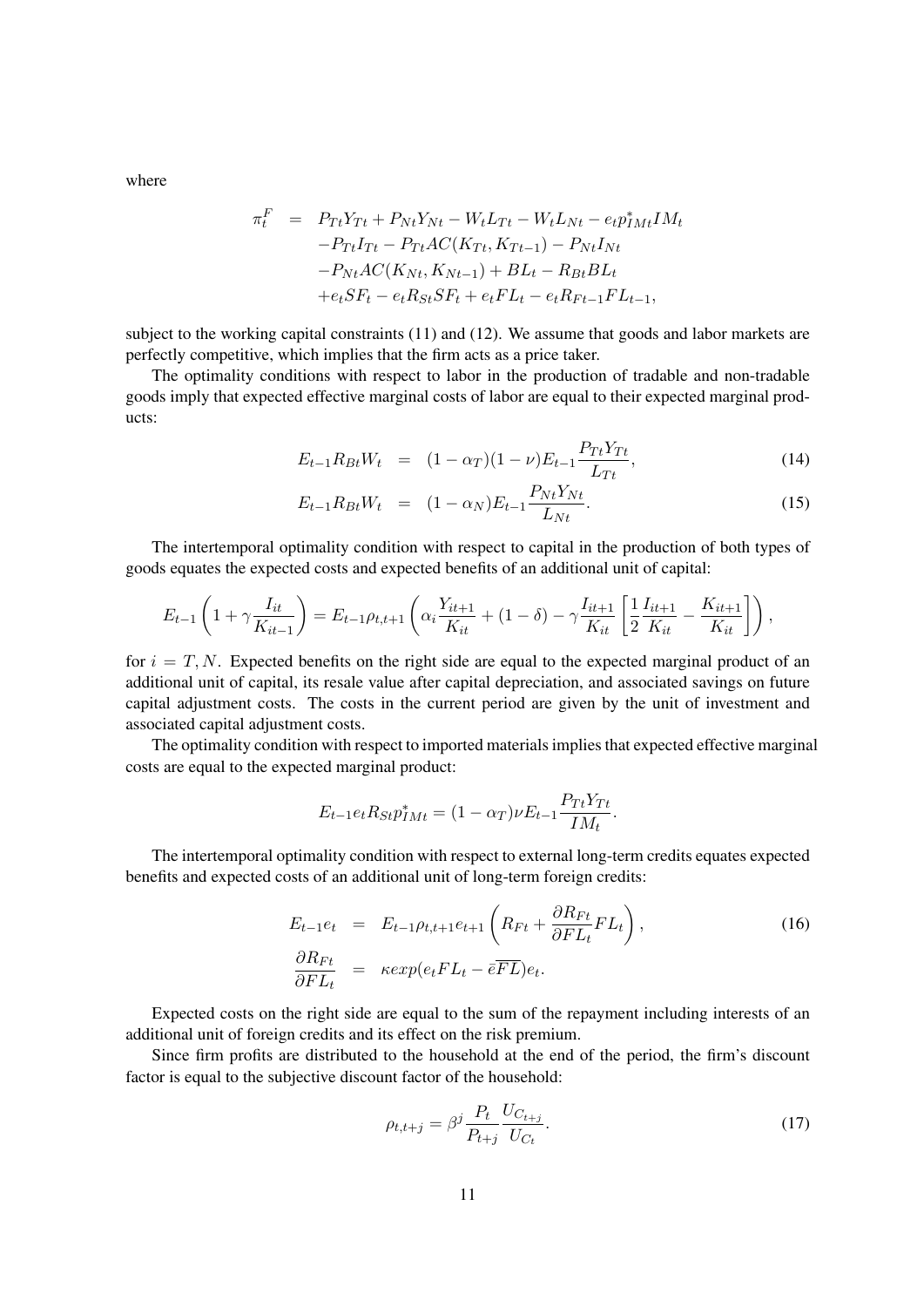Using the expression for the firm's discount factor and combining the household's and firm's intertemporal optimality conditions (6) and (16), we obtain the model's uncovered interest parity (UIP) condition:

$$
E_{t-1}R_{Dt} = E_{t-1}\frac{e_{t+1}}{e_t}\left(R_{Ft} + \frac{\partial R_{Ft}}{\partial FL_t}FL_t\right).
$$
\n(18)

This condition differs from the usual UIP condition in two aspects: it includes a risk premium term (the second term on the right side) and it holds only in expectations conditioned on information at the end of period  $t - 1$ . This is consistent with Lewis (1995) who finds empirical evidence for the existence of predicted interest rate differentials between home and foreign bonds which can be explained by differences in country risks. Moreover, realized and predicted interest rate differentials can deviate due to expectation errors. In our model, the actual and predicted interest rate differentials coincide as long as there are no unexpected shocks in periods t and  $t + 1$ . If an unexpected shock occurs, the model's UIP condition deviates from the usual UIP condition in the initial period. The risk premium term stems from the fact that the interest rate on external long-term credits incorporates the debt-elastic risk premium. Note that with a positive level of foreign long-term debt, the domestic interest rate exceeds the foreign interest rate in the deterministic steady state and is given by:

$$
\bar{R}_D = \bar{R}_F + \kappa \bar{e} \overline{FL}.
$$

The associated level of foreign debt in steady state is then equal to  $\overline{eFL} = \frac{1/\beta - (1+r)}{\kappa} - 1$ .

#### 3.3 Financial Intermediary

The financial intermediary receives deposits  $D_t$  at the beginning of each period, and repays  $R_{Dt}D_t$ at the end of each period. Moreover, the financial intermediary lends at the beginning of the period bank loans  $BL_t$  to the firm, and receives  $R_{Bt}BL_t$  at the end of the same period. It is assumed that the financial intermediary has a second source of funds given by the change in domestic liquidity,  $M_t - M_{t-1}$ , which is controlled by the monetary authority. Note that the different monetary policy rules are described in Section 4. The financial intermediary solves the following problem:

$$
\max_{D_t, BL_t} = E_t \sum_{j=0}^{\infty} \rho_{t,t+j} \pi_{t+j}^B,
$$

s.t.

$$
\pi_t^B = M_t - M_{t-1} + D_t - R_{Dt}D_t - BL_t + R_{Bt}BL_t, BL_t = D_t + M_t - M_{t-1},
$$
\n(19)

where (19) represents the bank's balance sheet identity that requires that assets (bank loans) are equal to liabilities (deposits and cash).

In equilibrium, the intermediation margin between bank loans and deposits is zero:

$$
R_{Bt} - R_{Dt} = 0.
$$

#### 3.4 Rest of the World

The rest of the world supplies imports which are employed in the production of tradable goods. We assume that imports are producer-currency priced and that the supply is increasing in the price of imports  $p_{IMt}^*$ :

$$
IM_t = Z_{IM}(p_{IMt}^*)^{\phi_{IM}}, Z_{IM} > 0, \ \phi_{IM} > 0,
$$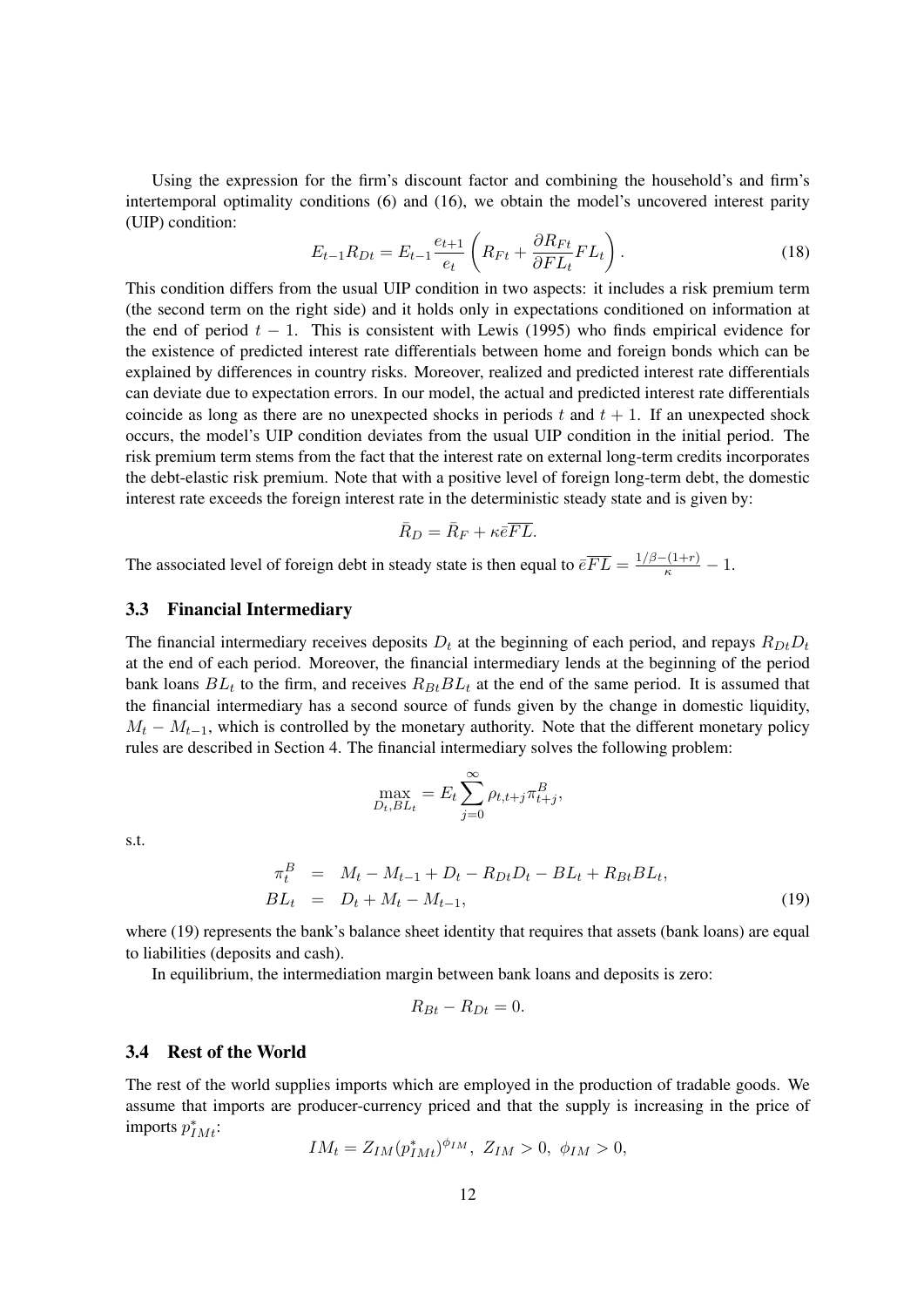where  $Z_{IM}$  is a positive scaling parameter and  $\phi_{IM}$  the price elasticity of supply.

Furthermore, the rest of the world imports tradable goods produced in the SOE. We assume that exports of the SOE are also producer-currency priced and that export demand is decreasing in the price of tradable goods:

$$
C_t^* = Z_T \left(\frac{1}{e_t} p_{Tt}\right)^{-\phi_T}, Z_T > 0, \phi_T > 0,
$$

where  $Z_T$ , analogously, is a positive scaling parameter and  $-\phi_T$  the price elasticity of the foreign demand for tradable goods.<sup>12</sup>

#### 3.5 Market Clearing Conditions

The market clearing condition for non-tradable goods is given by:

$$
Y_{Nt} = C_{Nt} + I_{Nt} + AC_{Nt},
$$

and that for tradable goods by:

$$
Y_{Tt} = C_{Tt} + I_{Tt} + AC_{Tt} + C_t^*.
$$

These two conditions equate production and absorption.

The market clearing condition for labor is:

$$
L_{Tt} + L_{Nt} = L_t.
$$

Combining the household's and firm's cash constraints with the financial intermediary's balance sheet identity, the money market clearing condition corresponds to:

$$
M_t \ge P_t C_t. \tag{20}
$$

This condition requires that actual cash balances equal desired cash balances.

The consolidated budget constraint of the whole economy results from combining the household's budget constraint with those of the firm and the financial intermediary:

$$
(P_{Tt}Y_{Tt} - P_{Tt}C_{Tt} - P_{Tt}I_{Tt} - P_{Tt}AC_{Tt}) + (P_{Nt}Y_{Nt} - P_{Nt}C_{Nt} - P_{Nt}I_{Nt} - P_{Nt}AC_{Nt}) + (W_tL_t - W_tL_{Tt} - W_tL_{Nt})
$$

$$
-e_t p_{IMt}^* IM_t - e_t(R_{St} - 1)SF_t - e_t(R_{Ft-1} - 1)FL_{t-1} = -e_t(FL_t - FL_{t-1}).
$$

Using the market clearing conditions for goods and labor, the consolidated budget constraint reduces to:

$$
P_{Tt}C_{Tt}^* - e_t p_{IMt}^* IM_t - e_t (R_{St} - 1)SF_t - e_t (R_{Ft-1} - 1)FL_{t-1} = -e_t (FL_t - FL_{t-1}).
$$

The economy's trade balance is given by:

$$
TB_t = \underbrace{P_{Tt}C^*_{Tt}}_{\text{Exports}} - \underbrace{e_t p^*_{IMt} IM_t}_{\text{Imports}}.
$$

 $12$ The assumption of producer-currency pricing implies that the firm sells tradable goods for the same price on the domestic and foreign market, and that foreign demand increases with an exchange rate depreciation depending on the demand elasticity.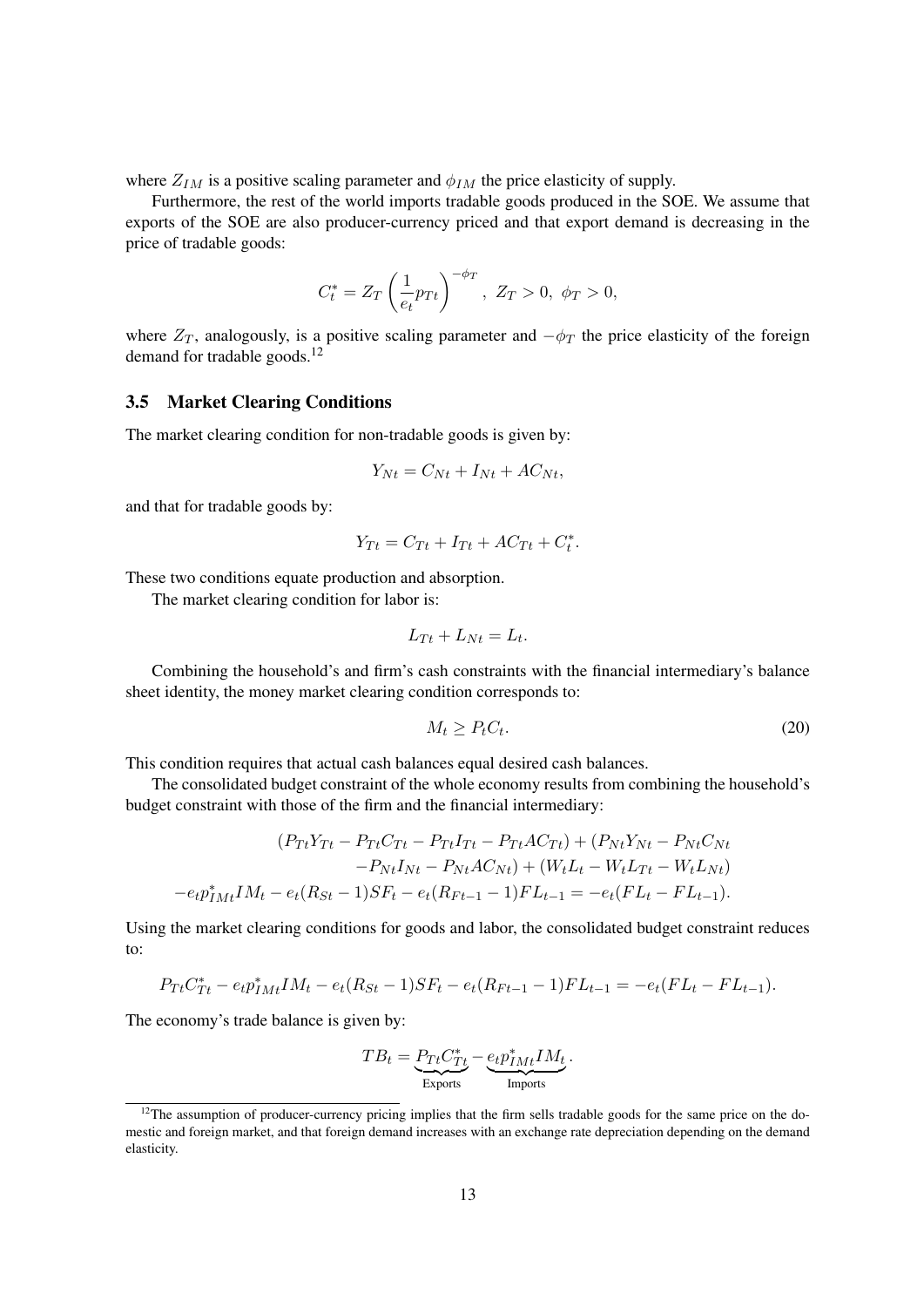Using the definition of the trade balance, the consolidated budget constraint can be expressed as:

$$
\underbrace{TB_t - e_t(R_{St}-1)SF_t - e_t(R_{Ft-1}-1)FL_{t-1}}_{\text{Current Account}} = \underbrace{-e_t(FL_t - FL_{t-1})}_{\text{-Capital Account}}
$$

.

This condition represents the economy's balance of payments condition, which requires that the current account (sum of the trade balance and net foreign interest payments) is equal to the negative of the capital account (change in net foreign assets).

#### 3.6 Equilibrium

A rational expectations equilibrium of the whole economy is a set of processes for {C<sup>t</sup> ,CT t,CN t,  $L_{Tt}, L_{Nt}, L_t, IM_t, K_{Tt}, K_{Nt}, I_{Tt}, I_{Nt}, Y_{Tt}, Y_{Nt}, \rho_{t,t+1}, P_{Tt}, P_{Nt}, P_t, p_{IMt}^*, W_t, C_t^*, D_t, BL_t, SF_t, FL_t, R_{Dt}, P_t, P_{NL}^*, P_{NL}^*, P_{NL}^*, P_{NL}^*, P_{NL}^*, P_{NL}^*, P_{NL}^*, P_{NL}^*, P_{NL}^*, P_{NL}^*, P_{NL}^*, P_{NL}^*, P_{NL}^*, P_{NL}^*, P_{NL}^*, P_{NL}^*, P_{NL}^*, P_{NL}^*, P_{NL}^*, P_{NL}^*,$  $R_{Bt}, R_{St}, R_{Ft}$ <sup>∞</sup><sub>t=0</sub>, having the following properties: (1) for each time period and given prices, the quantities solve the optimization problems of the household, firm, and the financial intermediary, and (2) all markets clear. We solve the model by linearizing the equilibrium conditions around the deterministic steady state and solve numerically the linearized system.

#### 3.7 Estimation

In this section, theoretical response functions are matched with their empirical counterparts as a function of the structural model parameters. While the first set of parameters is fixed to determine the aggregate economic and financial structure of the model economy in the steady state, the parameters of the second group are estimated by minimizing the distance between theoretical and empirical impulse responses.

The structural parameters of the first group determine the economy's long-run characteristics. These parameters are either provided by averages over the LA-5 economies or in line with the related literature. The parameters  $\{n, \alpha_T, \nu, \alpha_N, \delta\}$  determine the relative size of the tradable goods sector, the shares of capital, imports, and labor in the production, and the capital depreciation rate. Table 3 shows the parameter values. Our parameter assumptions imply that tradable production makes up 38% of total production, the tradable sector employs more capital than the non-tradable sector, and that imports make up 7% of production costs.<sup>13</sup> The implied wage costs are 54% of total production costs. The intertemporal elasticity of substitution of consumption is set to  $\sigma = 1.001$  and that of labor to 2, which is implied by imposing  $\mu = 1.455$  (Mendoza, 1991; Uribe and Yue, 2006). The risk-free foreign interest rate is set to  $4\%$  (p.a.) and the stock of external corporate debt to  $20\%$  of annual GDP.<sup>14</sup> The sensitivity parameter  $\kappa$  in the risk premium is set to 0.04. Given these assumptions, the steady-state relation  $\bar{eF L} = \frac{1/\beta - (1+r)}{\kappa} - 1$  implies that the economy's time preference parameter  $\beta$ has to be fixed to 0.92. This makes the economy more impatient and implies that the SOE is a net borrower on international capital markets. The model's balance of payments condition then leads to a trade balance to GDP ratio of 4% in the steady state. For estimation, we abstract from monetary policy and assume that domestic liquidity remains constant  $\Delta M_t = 0$ .

The second group of parameters consists of the remaining structural and stochastic parameters that are to be estimated. We restrict these parameters to intervals that are in line with the empirical evidence. Export and import elasticities are restricted to the interval  $\phi_{IM} = \phi_T = [0.4, 1.5]$ , capital adjustment cost parameters to  $\gamma_T = \gamma_N = [0, 20]$ , the elasticity of substitution between tradable and

 $13$ See Arellano and Mendoza (2003), Christiano et al. (2004) and Kehoe and Ruhl (2009).

 $14$ In Section 5, we analyze country dynamics for varying levels of leverage.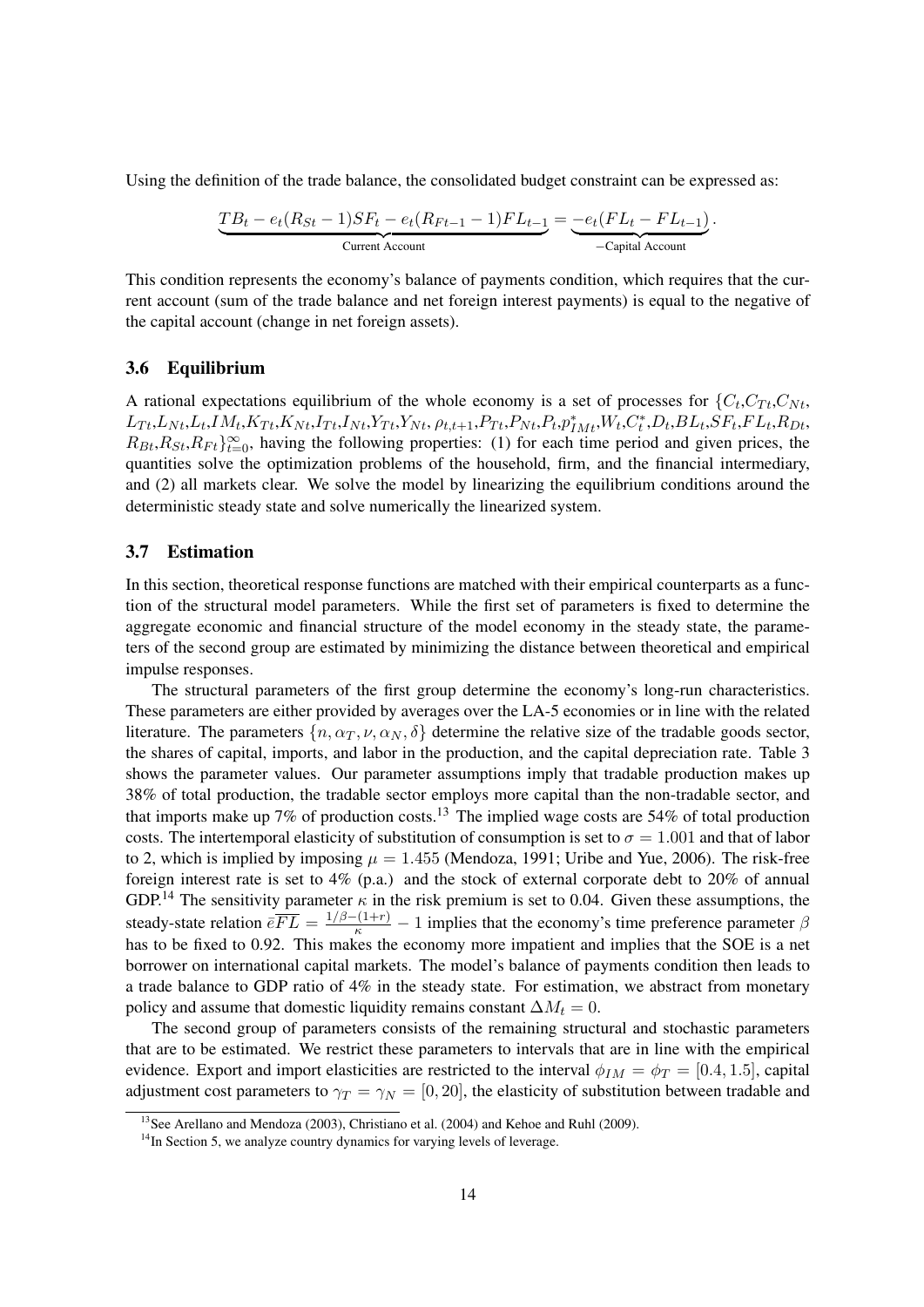non-tradable goods to  $\lambda = [0.1, 0.5]$ , and the wealth parameter to  $\gamma = [0, 0.5]$ .<sup>15</sup> And finally, we have to estimate the persistence and size of the exogenous financial shock process in (13), which sets in motion the economy's initial deviation from steady state and the subsequent adjustment process. The autoregressive component we restrict to the interval  $\rho_{RP} = [0.5, 0.9]$  to ensure that the shock process is stationary and the size of the initial shock to  $\sigma_{RP} = [0.1, 5\%]$  (p.q.), where the upper bound is determined by the magnitude of the country risk shock used in the impulse response analysis in Section 2.

Empirical and theoretical IRFs are estimated by minimizing a weighted distance between the empirical IRFs estimated in Section 2,  $IR^e$ , and the theoretical IRFs,  $IR^t$ .<sup>16</sup> Five years of impulse responses are matched by minimizing the following distance:

$$
\min_{\xi} [IR^e - IR^t(\xi)]'W[IR^e - IR^t(\xi)],
$$
  

$$
\xi = (\phi_{IM}, \phi_T, \gamma_T, \gamma_N, \lambda, \gamma, \rho_{RP}, \sigma_{RP})
$$

subject to  $\xi \leq \xi \leq \overline{\xi}$ . The weighting matrix W is calculated by the inverse of the covariance matrix of the empirical IRFs, determined in the bootstrap replications in Section 2.

Table 3 shows starting values, interval bands and the resulting parameters. All estimated parameters lie inside their interval bands, except for the wealth parameter which converges to  $\gamma = 0$ . This implies that changes in wealth do not affect labor supply, consistent with the findings of Greenwood et al. (1988). Figure 3 highlights that most of the points belonging to the theoretical IRFs lie inside the bootstrapped confidence intervals. The results also suggest that an initial exogenous shock to the risk premium on foreign long-term credits of 1.5% is most suitable in explaining the empirical adjustment of the Latin American economies in response to a country risk shock of 5%, see Section 2. Although only eight parameters are estimated to match 100 points of impulse responses, the theoretical model reproduces the empirical evidence remarkably good: output, investments and domestic credits drop, while the trade balance improves. The initial response of investments is slightly overestimated, while output and domestic credits do not react as much as in reality. Over time theoretical and empirical IRFs get closer.

Figure 4 shows the theoretical responses of other important model variables. In response to the exogenous financial shock in the initial period of 1.5% (p.q.), the interest rate on external debt,  $R_{Ft}$ , increases to 2.5% (p.q.) in the next period driven by the financial amplification. The associated currency depreciation amounts to 40% and external long-term credits decrease by  $-1.2\%$ .<sup>17</sup> The trade balance improves, as a result from a reduction in imported materials (-12%) and an increase in exported goods (30%). The capital stocks in the tradable and non-tradable goods sector fall by -4% and -3%, respectively, and labor is shifted from the non-tradable (-8%) to the tradable goods sector (10%). Overall the financial shock is associated with a decrease in total economic activity of about -2%. The economic slowdown is explained by an important contraction in the non-tradable goods sector  $(-6%)$ that is partly offset by an expansion in the tradable goods sector (3%). Total consumption drops by -5.5% with a higher decrease in the consumption of tradable goods (-6%).

<sup>&</sup>lt;sup>15</sup>See Goldstein and Khan (1985), Bahmani-Oskooee and Kara (2005), Arellano and Mendoza (2003) and Christiano et al. (2004).

 $<sup>16</sup>$ The theoretical counterparts of the empirical variables are log-deviations from the steady state of real GDP, which is</sup> defined as the sum of the value added in the tradable and non-tradable sectors less the cost of imported materials deflated by the overall price level,  $(P_T Y_T + P_N Y_N - R_S e p^{t} M I M)/P$ , real investment,  $(P_T I_T + P_N I_N)/P$ , real domestic bank loans,  $BL/P$ , the trade balance over nominal GDP,  $TB/PY$ , and the risk premium of foreign long-term credits  $R_{Ft} - (1+r).$ 

 $17$ All variables, except interest rates, are in percentage deviations from steady state.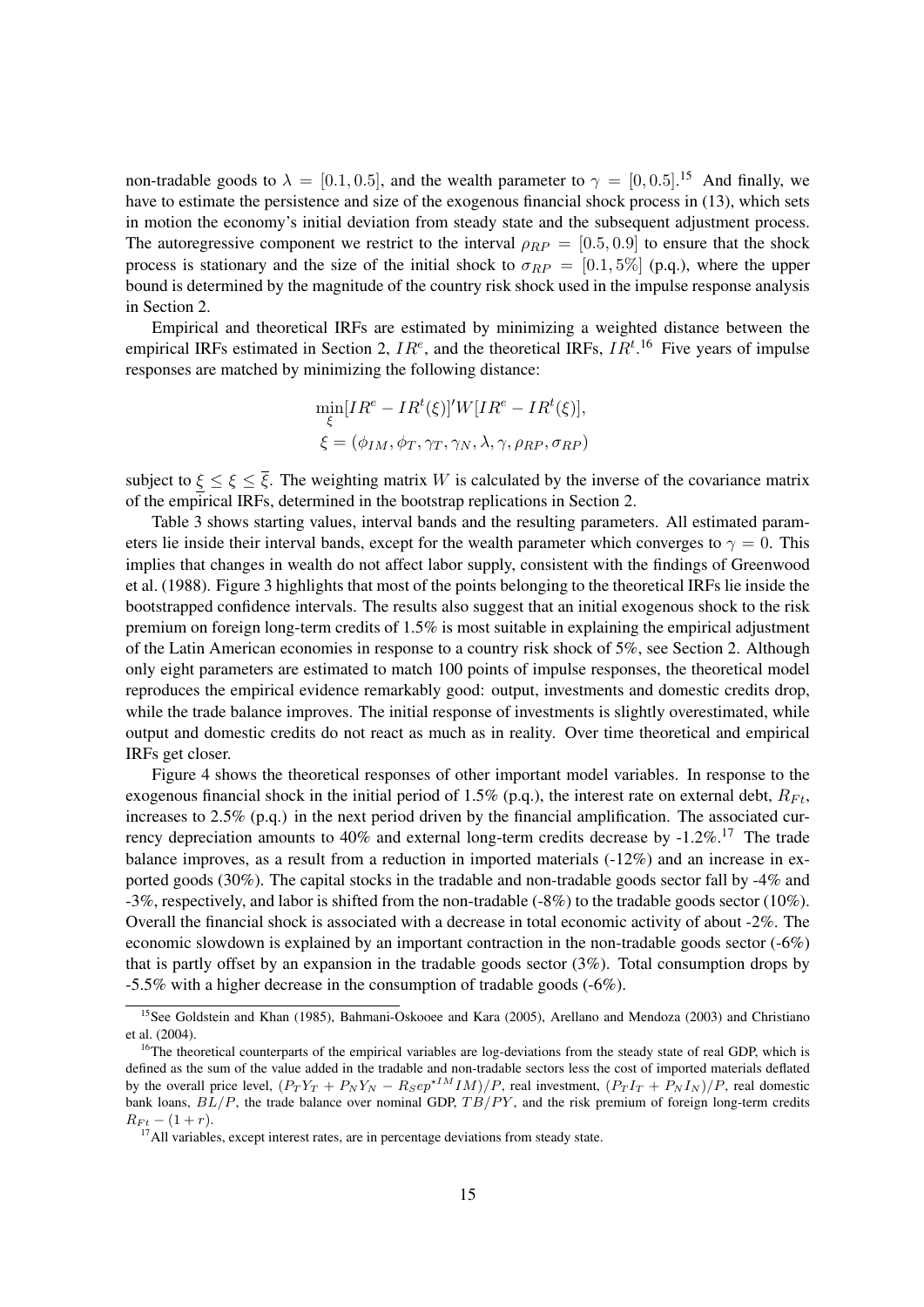#### 3.8 The qualitative adjustment

In the following, we discuss the propagation of the financial shock qualitatively, based on the theoretical responses of the estimated model. The initial shock to the interest rate of external credits implies that the firm faces an unexpected increase in financing costs. The assumption that the household's deposit and firm's production and financing decisions are made prior to the shock implies that the other variables do not react in the initial period. The domestic interest rate remains constant, because both the household's deposit decision and the firm's demand for domestic bank loans are predetermined, while domestic liquidity is held constant. Moreover, because the model's UIP condition holds in expectations, see (18), there is no predicted interest rate differential and no currency depreciation. Consequently, only the foreign interest rate changes in the initial period, while the other prices and quantities are not affected.

In the next period, the firm reduces external borrowing. Given that the domestic interest rate rises by less than the foreign interest rate, the UIP condition implies a currency depreciation that is followed by an expected appreciation. The currency depreciation translates for the firm into an adverse balance sheet effect, as the value of the stock of external debt increases in domestic currency. For a given level of external debt, the depreciation causes an increase in the risk premium and amplifies the reduction in foreign borrowing. The firm faces opposite effects on operating profits in the form of higher costs for imported materials and increased export earnings. In combination with the increased costs of investment implied by rising interest rates, this translates into a higher labor demand in the tradable good sector and the firm reallocates resources from the non-tradable to the tradable goods sector. For the household, the financial shock translates into a negative wealth effect, because dividend and wage payments decrease. In response, the household reduces consumption. Overall the financial shock, amplified by currency depreciation, adverse balance sheet and risk premium effects results is in persistent drops in economic activity and domestic absorption.

### 4 Optimal Monetary Policy

In this section we analyze what would be the monetary authority's optimal response to an adverse international financial shock, assuming that the central bank is surprised by the shock in the initial period as is the rest of the economy. In order to conduct a monetary policy evaluation, we rely on a quadratic loss function that penalizes deviations of expected inflation and real GDP  $(Y_t)$  from their steady-state values. Furthermore we characterize monetary policy as an implementable, simple interest rate feedback rule, as in Schmitt-Grohé and Uribe (2007), that responds to various combinations of inflation, output and the nominal exchange rate. The monetary authority's objective is to minimize a quadratic loss function of the form:<sup>18</sup>

$$
\min_{a} E_{t-1} Loss_t = \lambda_P (E_{t-1} \tilde{P}_t - \tilde{P}_{t-1})^2 + \lambda_Y (E_{t-1} \tilde{Y}_t)^2, \tag{21}
$$

where variables with  $\tilde{ }$  indicate linear approximations of the deviations from the steady state and a denotes a vector of the coefficients in the monetary policy rule, as discussed below. The minimization problem is subject to the system of equations that describe the underlying model, including the monetary policy rule.

 $18$ Per model assumptions, inflation is zero in the steady state. Furthermore, we assume that the weights in the loss function are set equally, i.e.  $\lambda_P = \lambda_Y = 1$ .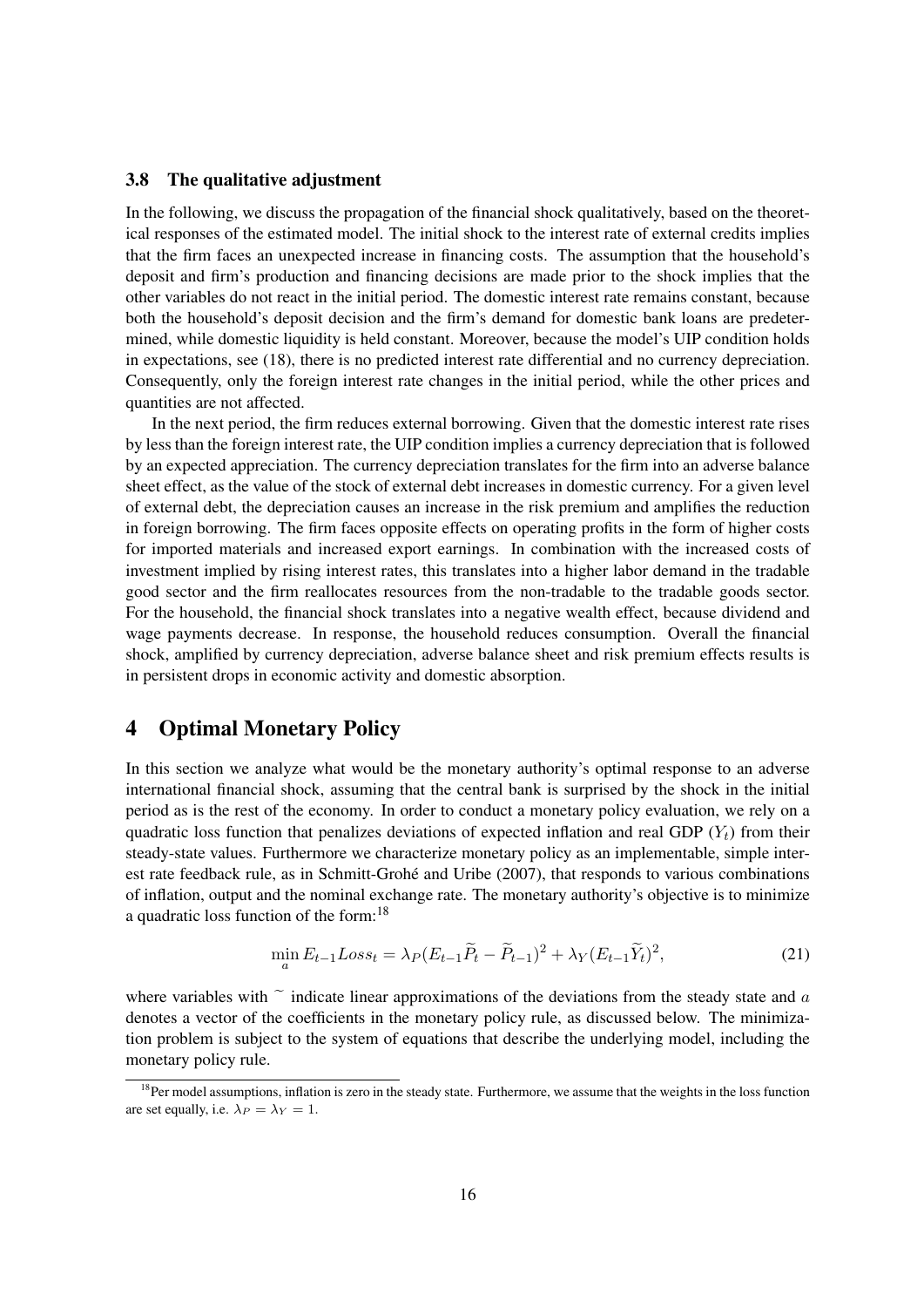We consider two alternative interest-rate feedback rules. The first rule represents a standard inflation targeting rule, adjusted for the timing in the model:

$$
\widetilde{RC}_t = a_1(E_{t-1}\widetilde{P}_t - \widetilde{P}_{t-1}) + a_2E_{t-1}\widetilde{Y}_t.
$$
\n(22)

Under this monetary policy regime, minimizing the loss function implies that the monetary authority establishes a complete inflation targeting (IT) regime with a negligible response to output.<sup>19</sup> Figure 5 shows the theoretical impulse response functions for the IT rule, along with the baseline scenario of a constant money supply. Following an exogenous increase in the risk premium, the domestic currency depreciates due to the UIP condition and leads to inflation on the back of rising import prices. The monetary authority successfully combats inflation by raising the domestic interest rate. This in turn reduces the differential between the foreign and domestic interest rate, leading to a smaller exchange rate depreciation than in the baseline scenario. The lower currency depreciation mitigates adverse balance sheet and risk premium effects and alleviates the decline in demand for foreign credits. As a consequence, the drops investment, employment, real GDP and consumption are less pronounced and the overall price level is stabilized.

Alternatively, we assume that the monetary authority partly targets the expected exchange rate, in addition to inflation and output:

$$
\widetilde{RC}_t = a_0 E_{t-1} \widetilde{e}_t + a_1 (E_{t-1} \widetilde{P}_t - \widetilde{P}_{t-1}) + a_2 E_{t-1} \widetilde{Y}_t.
$$
\n(23)

Under this policy rule, the exchange rate targeting rule (ERT), the monetary authority puts some weight on exchange rate stability, in contrast to the pure IT rule. Minimizing the loss function implies that the monetary authority controls primarily inflation—but to a much lesser extent than under the IT rule—and it puts an additional positive weight on exchange rate stabilization and a minimal weight on stabilizing GDP.<sup>20</sup>

Figure 5 shows the theoretical impulse responses for the ERT rule, together with those for the IT rule and the baseline scenario. In absence of a monetary policy response, the initial adverse effects of the exogenous increase in the risk premium are amplified by the exchange rate depreciation and its effect on the debt-elastic part of the risk premium. To minimize this amplifying effect, the monetary authority chooses to stabilize the exchange rate. However, it will take a prolonged period to bring the exchange rate back to its initial level. Rational agents have full information about the monetary policy pursued in each period after the shock and know therefore that the domestic interest rate will rise in the future. Expecting higher interest rates in the future, households reduce their demand today due to substitution and wealth effects. This in turn leads to a deflation and a lower interest rate today. Because of a lower exchange rate depreciation and therefore lower risk premium under the ERT, as compared to the baseline scenario and the IT rule, the demand for foreign credits recovers quickly and strongly, leading to a lower initial reduction in investment, labor, real GDP and consumption. The monetary authority manages to keep the exchange rate in check after ten quarters. Although the initial output contraction is substantially smaller compared to the baseline scenario and the IT rule, the recovery is still long-lasting.

Comparing the loss values of the objective function under these two monetary policy rules, we evaluate the ERT rule as the better rule.<sup>21</sup> Combating the exchange rate depreciation helps the monetary authority to limit the domestic amplification of an exogenous risk premium shock, reducing initial

<sup>&</sup>lt;sup>19</sup>Without an upper bound on the inflation coefficient, the optimal policy rule involves a very large inflation coefficient  $(a_1=1200)$  and an almost zero output coefficient  $(a_2=0.03)$ , where values for  $a_1$  above 60 do not lead to any significant decreases in the loss function.

<sup>&</sup>lt;sup>20</sup>The optimal policy rule involves the following coefficients:  $a_0=0.6$ ,  $a_1=7$  and  $a_2=0.02$ .

<sup>&</sup>lt;sup>21</sup>Under the IT rule the optimized loss function value is 0.018, while under the ERT rule it reaches 0.011.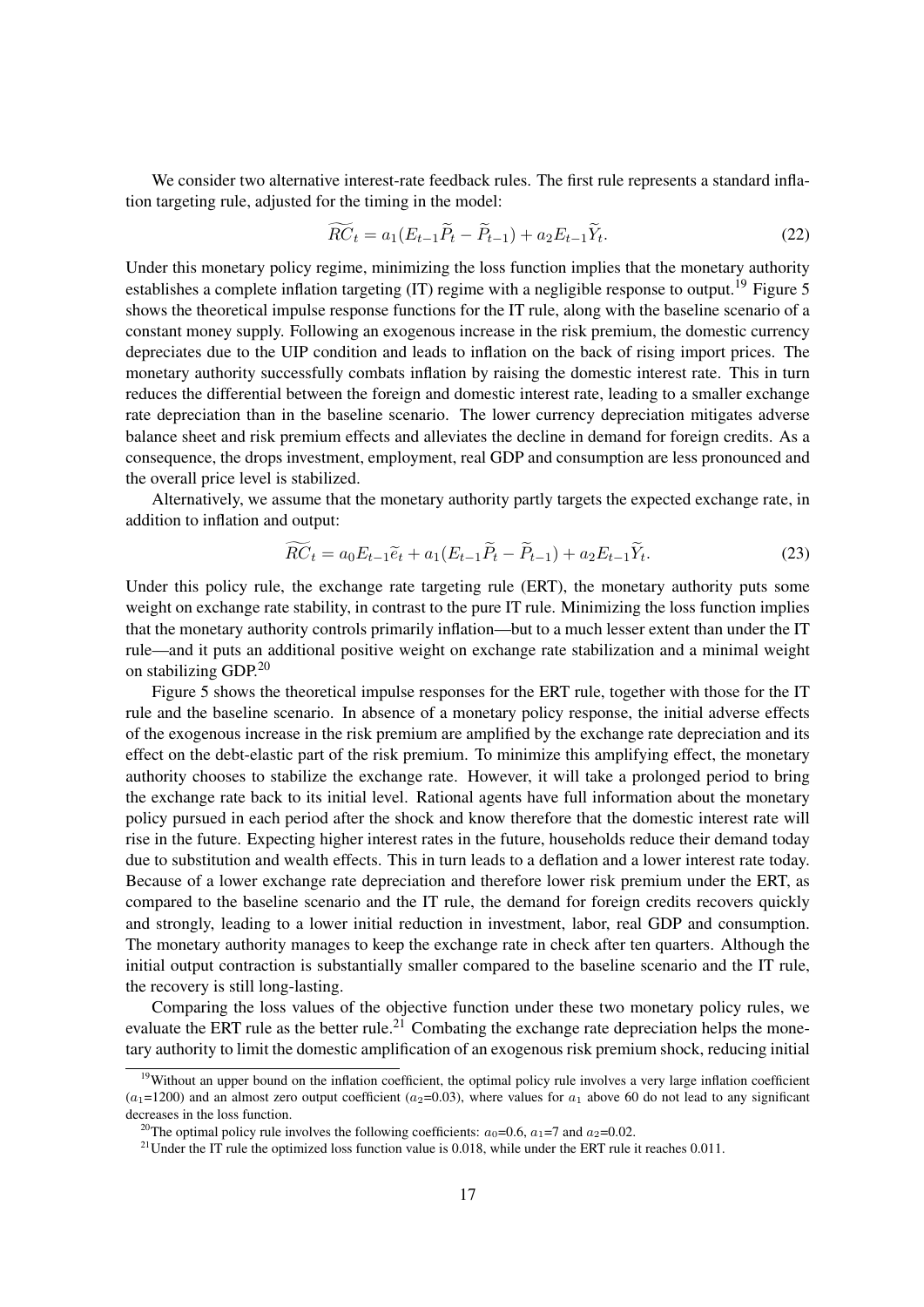negative responses of consumption, investment, employment and output. However, due to higher future interest rates, the recovery is still protracted, but not longer than under the IT rule.

## 5 The Role of Leverage

In this section we compare the theoretical impulse responses for different levels of external leverage in the baseline scenario of a constant money supply. For this purpose we vary the time preference parameter  $\beta$ , which determines the economy's impatience and therefore its willingness to borrow. Figure 6 shows the economy's response to a financial shock of an initially equivalent magnitude for external debt to GDP ratios of 25% and 10% in the steady state. In the high-debt economy, the financial amplification leads to a rise in the foreign interest rate of 3.5% (p.q.), as opposed to  $2\%$ in the medium-debt economy. The recession in the highly leveraged economy is more pronounced and persistent. For instance, the exchange rate depreciates by 60% and output drops by 3% in the high-debt economy, compared to a depreciation of 20% and output drop of 1% in the medium-debt economy. Similar, while the ensuing inflation in the medium-debt economy is rather small, the highdebt economy suffers a prolonged period of increasing prices.

The intuition for these results is the following. Given the same magnitude of the initial exogenous financial shock, interest payments of the high-debt economy increase by more compared to those of the medium-debt economy. There is also an important balance sheet effect involved implied by the higher depreciation of the exchange rate. In combination, the two effects result in a higher reduction of the economy's wealth. In order to compensate the adverse wealth effect, the high-debt economy finds it optimal to reduce external borrowing by more than the medium-debt economy, which is associated with a stronger improvement in the trade balance on the back of important drops in domestic production and investment. The feedback mechanism between currency depreciation, adverse balance sheet and risk premium effects sets in motion a vicious circle of financial amplification in the high-debt economy.

#### 6 Concluding remarks

The present paper investigated how an emerging market economy is affected when it suddenly faces a high risk premium on international financial markets. We studied this question empirically for five Latin American economies within a structural panel VAR model and analyzed theoretically the financial shock propagation to the real economy, using a dynamic general equilibrium model of a small open economy. In our theoretical framework, the financial shock hits initially the risk premium of firms' foreign-currency debt and is amplified by a feedback mechanism between currency depreciation, adverse balance sheet and risk premium effects.

In our model the economy responds to the financial shock by reducing external borrowing. During the transition, the debt-elastic risk premium limits the economy's ability to smooth out the adverse effects on output and employment. The domestic currency depreciates in response and overshoots. Our framework highlights that initially small shocks can culminate in prolonged recessions. The ultimate response of the economy depend on its structural characteristics, most importantly, the level of foreign-currency debt, importance of export revenues and import dependence.

After estimating the structural parameters, the theoretical model reproduces the empirical impulse responses of GDP, investments, trade balance and domestic credits associated with an adverse shock to the country risk premium remarkably good. Regarding monetary policy implications, we find that an exchange rate targeting rule that strikes a balance between exchange rate and inflation targeting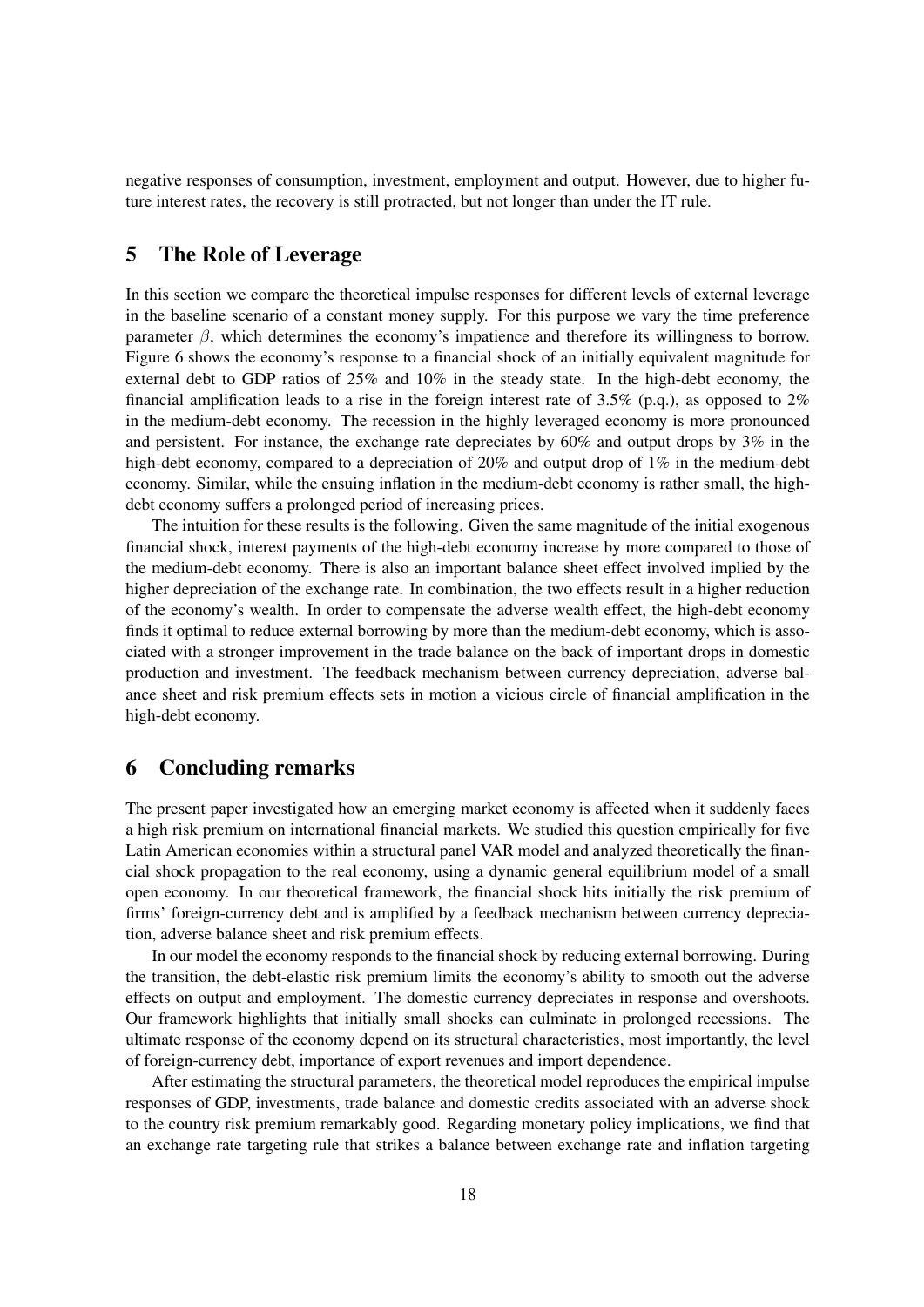allows the monetary authority to stabilize inflation and output more effectively than a pure inflation targeting rule. Combating the exchange rate depreciation helps limiting the domestic amplification of the exogenous financial shock.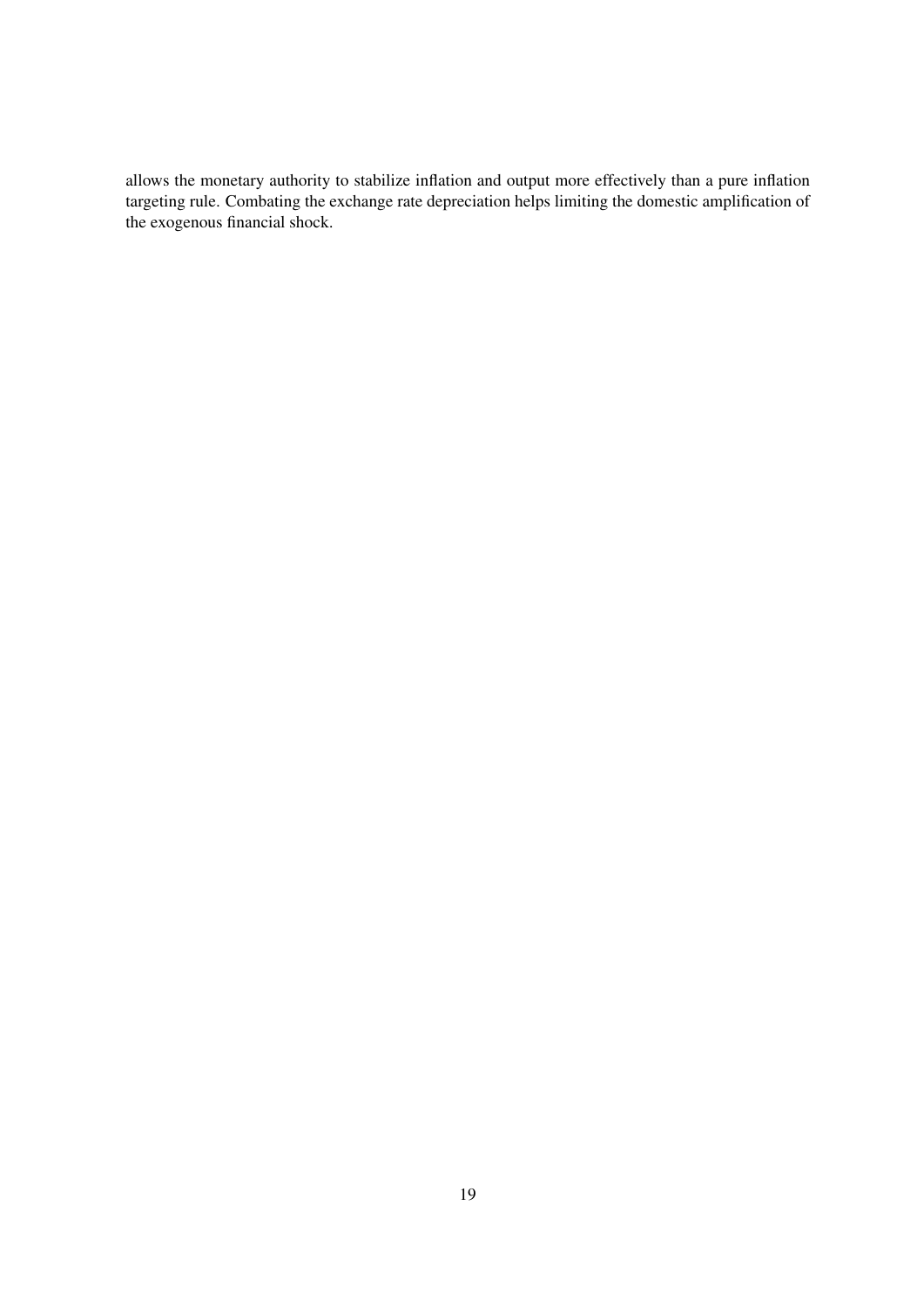## References

- Arellano, C. and Mendoza, E. (2003). Credit Frictions and 'Sudden Stops' in Small Open Economies: An Equilibrium Business Cycle Framework for Emerging Market Crises. In Altug, S., Chadha, J., and Nolan, C., editors, *Dynamic Macroeconomic Analysis: Theory and Policy in General Equilibrium*. Cambridge University Press.
- Arellano, M. and Bover, O. (1995). Another look at the instrumental variable estimation of errorcomponents models. *Journal of Econometrics*, 68:29–51.
- Bahmani-Oskooee, M. and Kara, O. (2005). Income and Price Elasticities of Trade: Some New Estimates. *International Trade Journal*, 19(2):165–178.
- Banco de Mexico (2009). Exchange rate regimes in mexico since 1954. *Banco de Mexico*, September.
- Batten, J. A. and Szilagyi, P. G. (2011). The impact of the global financial crisis on emerging financial markets. *Contemporary Studies in Economic and Financial Analysis*, 93:3–16.
- Berganza, J. C., Chang, R., and Herrero, A. G. (2004). Balance Sheet Effects and the Country Risk Premium: An Empirical Investigation. *Review of World Economics*, 140(4):592–612.
- Bernanke, B. and Gertler, M. (1989). Agency costs, net worth, and business fluctuations. *American Economic Review*, 79(1):14–31.
- Braggion, F., Christiano, L. J., and Roldos, J. (2009). Optimal monetary policy in a sudden stop. *Journal of Monetary Economics*, 56(4):582–595.
- Brei, M. and Charpe, M. (2012). Currency depreciations, financial transfers, and firm heterogeneity. *Emerging Markets Review*, 13:26–41.
- Calvo, G. and Reinhart, C. (2002). Fear of floating. *Quarterly Journal of Economics*, 117(2):379–408.
- Calvo, G. and Talvi, E. (2005). Sudden stop, financial factors and economic collapse in Latin America: Learning from Argentina and Chile. *NBER Working Paper Series, No. 11153*.
- Calvo, G. A., Izquierdo, A., and Talvi, E. (2006). Sudden stops and phoenix miracles in emerging markets. *American Economic Review*, 96(2):405–410.
- Céspedes, L. F., Chang, R., and Velasco, A. (2004). Balance Sheets and Exchange Rate Policy. *American Economic Review*, 94(4):1183–1193.
- Christiano, L. J. (1991). Modeling the Liquidity Effect of a Money Shock. *Federal Reserve Bank of Minneapolis, Quarterly Review*, 1511:3–34.
- Christiano, L. J. and Eichenbaum, M. (1992). Liquidity Effects and the Monetary Transmission Mechanism. *American Economic Review, Papers and Proceedings*, 82(2):346–353.
- Christiano, L. J., Eichenbaum, M., and Evans, C. L. (1997). Sticky price and limited participation models of money: A comparison. *European Economic Review*, 41:1201–1249.
- Christiano, L. J., Eichenbaum, M., and Evans, C. L. (1999). Monetary policy shocks: What have we learned and to what end? *Handbook of Macroeconomics*, 1A.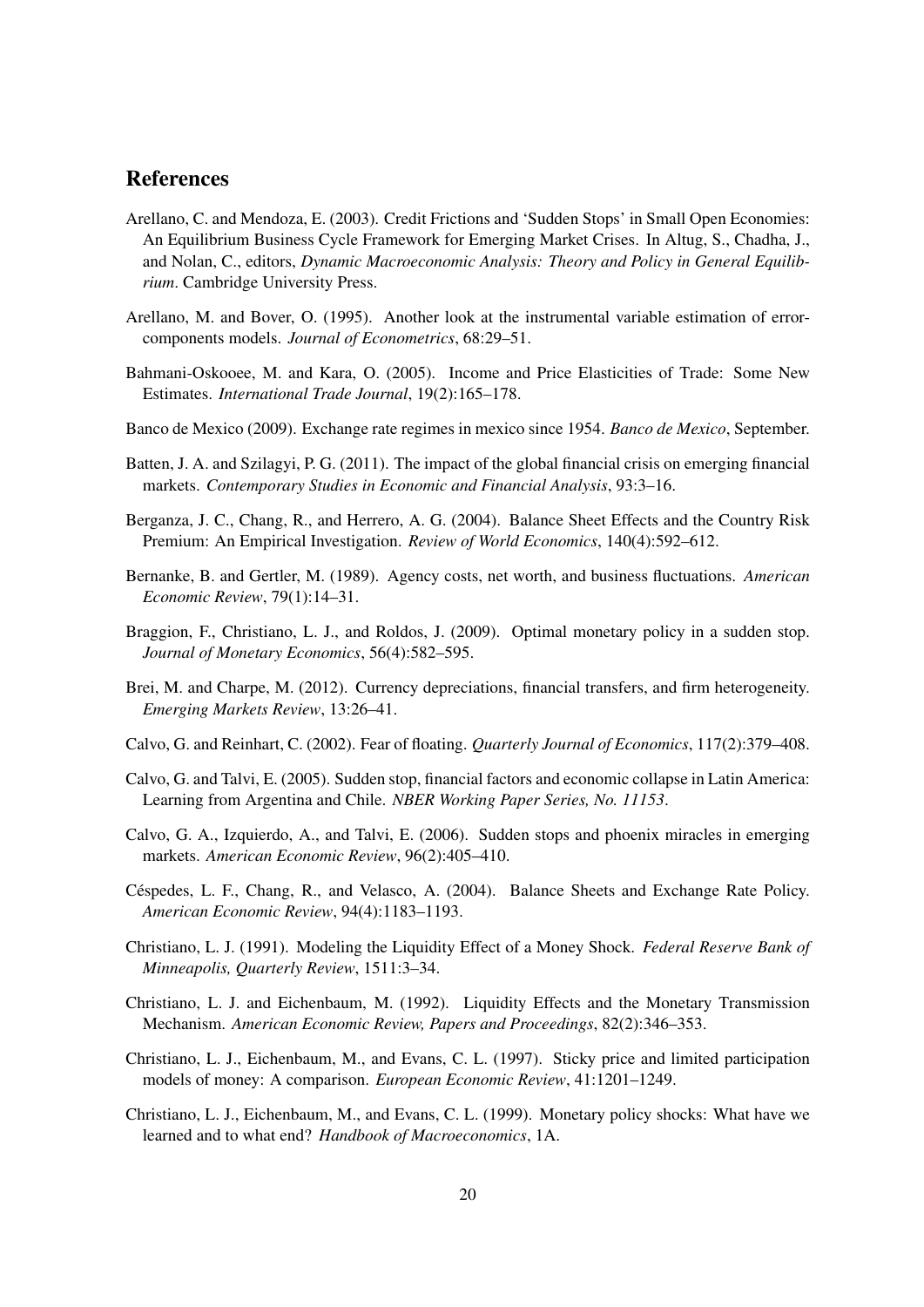- Christiano, L. J., Eichenbaum, M., and Evans, C. L. (2005). Nominal rigidities and the dynamic effects of a shock to monetary policy. *Journal of Political Economy*, 113(1):1–43.
- Christiano, L. J., Gust, C., and Roldos, J. (2004). Monetary policy in a financial crisis. *Journal of Economic Theory*, 119:64–103.
- Christiano, L. J., Motto, R., and Rostagno, M. (2010). Financial factors in economic fluctuations. *ECB Working Paper Series No. 1192*.
- Cook, D. and Devereux, M. B. (2005). Accounting for the East Asian Crisis: A Quantitative Model of Capital Outflows in Small Open Economies. *Journal of Money, Credit and Banking*, 38(3):721– 749.
- De Gregorio, J. (2013). Resilience in latin america: Lessons from macroeconomic management and financial policies. *IMF Working Paper No. 13/259*.
- Del Negro, M., Eggertsson, G., Ferrero, A., and Kiyotaki, N. (2011). The great escape? a quantitative evaluation of the fed's non-standard policies. *Federal Reserve Bank of New York Staff Papers No. 520*.
- Dornbusch, R., Park, Y. C., and Claessens, S. (2002). Contagion: Understanding how it spreads. *The World Bank Research Observer*, 2:177–197.
- Eichengreen, B., Hausmann, R., and Panizza, U. (2005). The Pain of Original Sin. In Eichengreen, B. and Hausmann, R., editors, *Others People's Money: Debt Denomination and Financial Instability in Emerging Market Economies*, pages 13–47. The University of Chicago Press, Chicago.
- Fisher, I. (1933). The debt-deflation theory of great depressions. *Econometrica*, 1(4):337–347.
- Frenkel, R. and Rapetti, M. (2010). A concise history of exchange rate regimes in Latin America. *CEPR*, April.
- Friedman, M. (1968). The role of monetary policy. *American Economic Review*, 58:1–17.
- Gambacorta, L. and Signoretti, F. M. (2014). Should monetary policy lean against the wind? *Journal of Economic Dynamics and Control*, 43(C):146–174.
- García-Cicco, J., Pancrazi, R., and Uribe, M. (2010). Real Business Cycles in Emerging Countries. *American Economic Review*, 100(5):2510–2531.
- Gavin, W. and Theodorou, A. (2005). A common model approach to macroeconomics: using panel data to reduce sampling error. *Journal of Forecasting*, 24:203–219.
- Gerali, A., Neri, S., Sessa, L., and Signoretti, F. M. (2010). Credit and banking in a dsge model of the euro area. *Journal of Money, Credit and Banking*, 46(6):44–70.
- Gertler, M., Gilchrist, S., and Natalucci, F. M. (2007). External Constraints on Monetary Policy and the Financial Accelerator. *Journal of Money, Credit and Banking*, 39:295–330.
- Gilchrist, S., Yankov, V., and Zakrajsek, E. (2009). Credit market shocks and economic fluctuations: Evidence from corporate bond and stock markets. *Journal of Monetary Economics*, 56:471–493.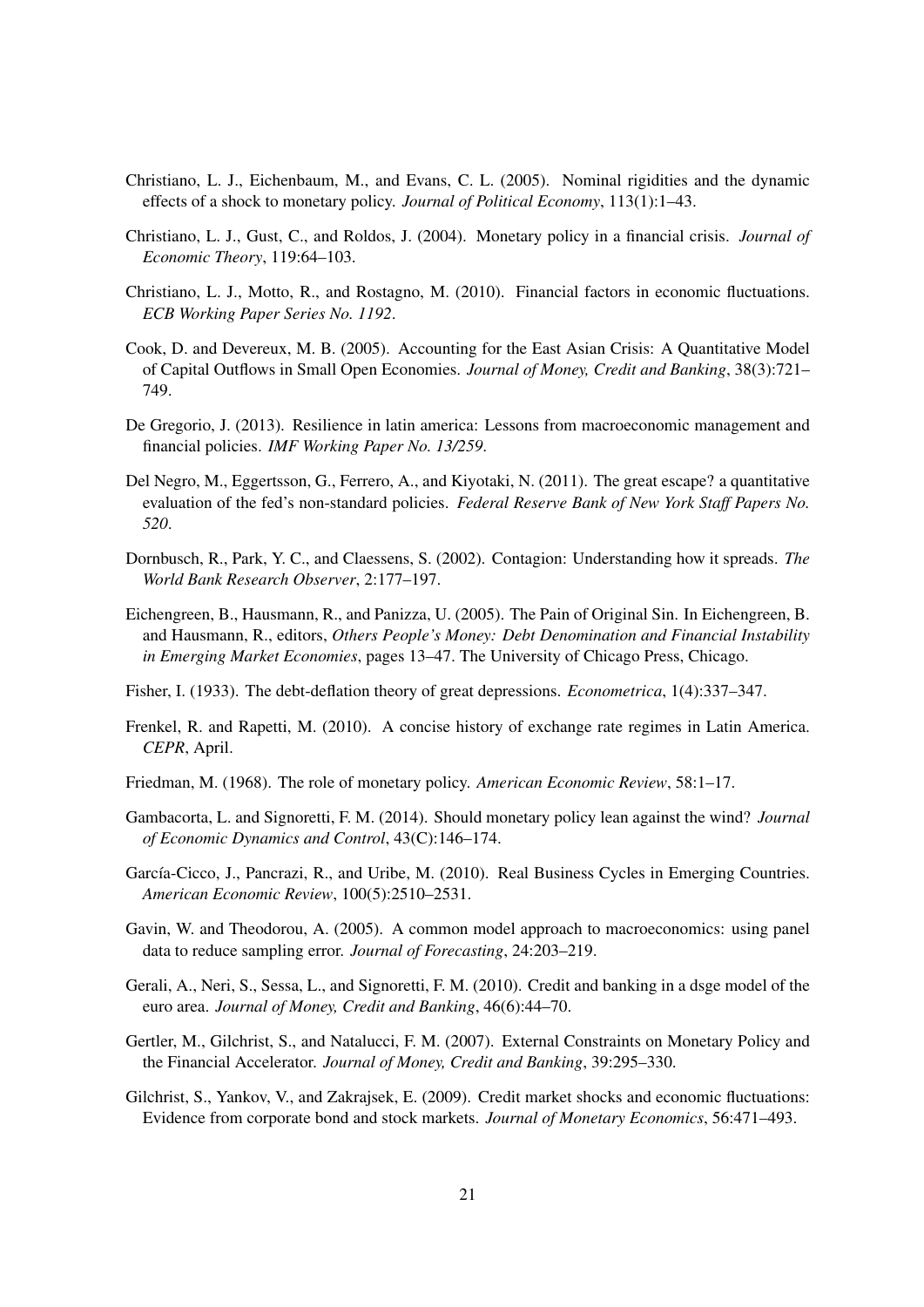- Goldstein, M. and Khan, M. S. (1985). Income and Price Effects in International Trade. In Jones, R. W. and Kenen, P. B., editors, *Handbook of International Economics*, volume II, pages 1041– 1105. Elsevier Science Publishers B. V.
- Goodhart, C. and Hofmann, B. (2008). House prices, money, credit, and the macroeconomy. *Oxford Review of Economic Policy*, 24:180–205.
- Greenwood, J., Hercowitz, Z., and Huffman, G. W. (1988). Investment, Capacity Utilization, and the Real Business Cycle. *American Economic Review*, 78(3):402–417.
- Hausmann, R., Panizza, U., and Stein, E. (2001). Why do countries float the way they float? *Journal of Development Economics*, 66(2):387–414.
- Jermann, U. and Quadrini, V. (2012). Macroeconomic effects of financial shocks. *American Economic Review*, 102(1):238–271.
- Kehoe, T. J. and Ruhl, K. J. (2009). Sudden Stops, Sectoral Reallocations, and the Real Exchange Rate. *Journal of Development Economics*, 89(2):235–249.
- Kiyotaki, N. and Moore, J. (1997). Credit cycle. *The Journal of Political Economy*, 105(2):211–248.
- Kollmann, R., Enders, Z., and Müller, G. (2011). Global banking and international business cycles. *European Economic Review*, 55:307–442.
- Lewis, K. (1995). Puzzles in International Financial Markets. In Grossman, G. and Rogoff, K., editors, *Handbook of International Economics*, volume III, pages 1913–1971. Elsevier Science Publishers B. V.
- Lown, C. and Morgan, D. (2004). The credit cycle and the business cycle: New findings using the loan officer opinion survey. *Journal of Money, Credit and Banking*, 38(6):1575–1597.
- Mendoza, E. G. (1991). Real Business Cycles in a Small Open Economy. *American Economic Review*, 81(4):797–818.
- Mendoza, E. G. (2006). Lessons from the Debt-Deflation Theory of Sudden Stops. *American Economic Review, Papers and Proceedings*, 96(2):411–416.
- Mendoza, E. G. (2010). Sudden stops, financial crises, and leverage. *American Economic Review*, 100:1941–1966.
- Nickell, S. (1981). Biases in dynamic models with fixed effects. *Econometrica*, 49:1417–1426.
- Roubini, N. and Setser, B. (2004). *Bailouts or bail-ins? Responding to financial crises in emerging economies*. Peterson Institute for International Economics, Washington, D.C.
- Schmitt-Grohé, S. and Uribe, M. (2003). Closing small open economy models. *Journal of International Economics*, 61:163–185.
- Schmitt-Grohé, S. and Uribe, M. (2007). Optimal simple and implementable monetary and fiscal rules. *Journal of Monetary Economics*, 54(6):1702–1725.
- Tornell, A. and Westermann, F. (2002). The Credit Channel in Middle Income Countries. *NBER Working Paper No. 9355*.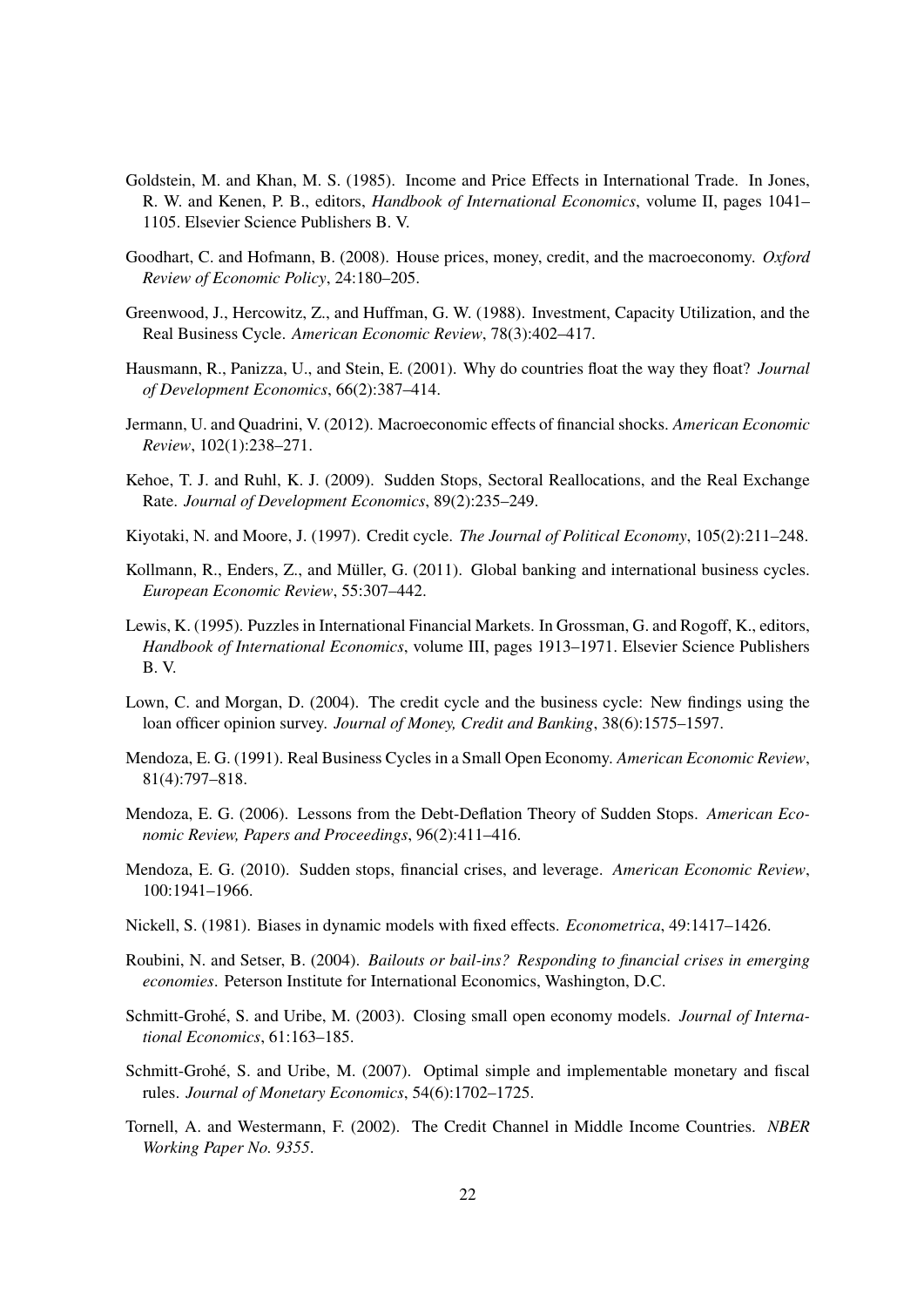Uribe, M. and Yue, V. Z. (2006). Country spreads and emerging countries: Who drives whom? *Journal of International Economics*, 69:6–36.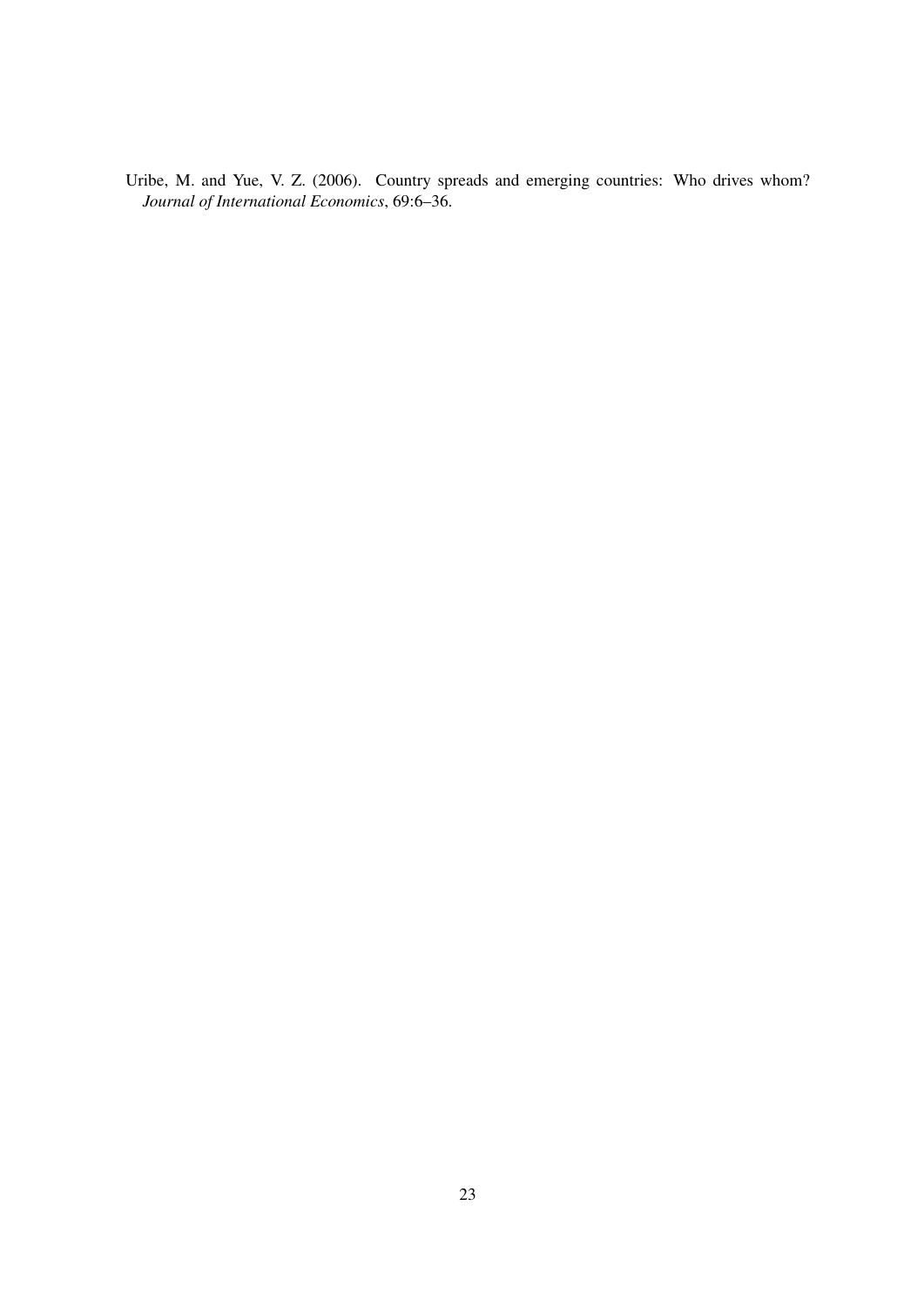## 7 Appendix

| Variable              | Mean     | Std. Dev. | Min.     | Max.  | Obs. |
|-----------------------|----------|-----------|----------|-------|------|
| GDP                   | $-0.002$ | 0.057     | $-0.098$ | 0.173 | 198  |
| Investments           | $-0.006$ | 0.165     | $-0.504$ | 0.569 | 198  |
| Trade balance         | 0.001    | 0.040     | $-0.103$ | 0.164 | 198  |
| Credits               | 0.004    | 0.137     | $-0.318$ | 0.322 | 198  |
| Country spread (p.a.) | 0.064    | 0.052     | 0.009    | 0.363 | 198  |

Table 1: Summary statistics for the regression variables

*<sup>a</sup>* The sample includes Brazil (1995/Q1-2007/Q4), Colombia (1994/Q1-2007/Q4), Ecuador (1995/Q2-2002/Q1), Mexico (1994/Q1-2007/Q4) and Peru (1994/Q1-2007/Q4). Where applicable, the variables have been seasonally adjusted. GDP, investments and domestic credits are expressed in real terms and shown as log deviations from a log-linear trend. The trade balance is expressed as a ratio over GDP. The country spread is measured by J.P. Morgan's EMBI+ stripped spread, a composite index of different liquid dollar-denominated debt instruments such as Brady bonds, Eurobonds and traded loans by sovereign entities.

Sources: IMF International Financial Statistics; Datastream.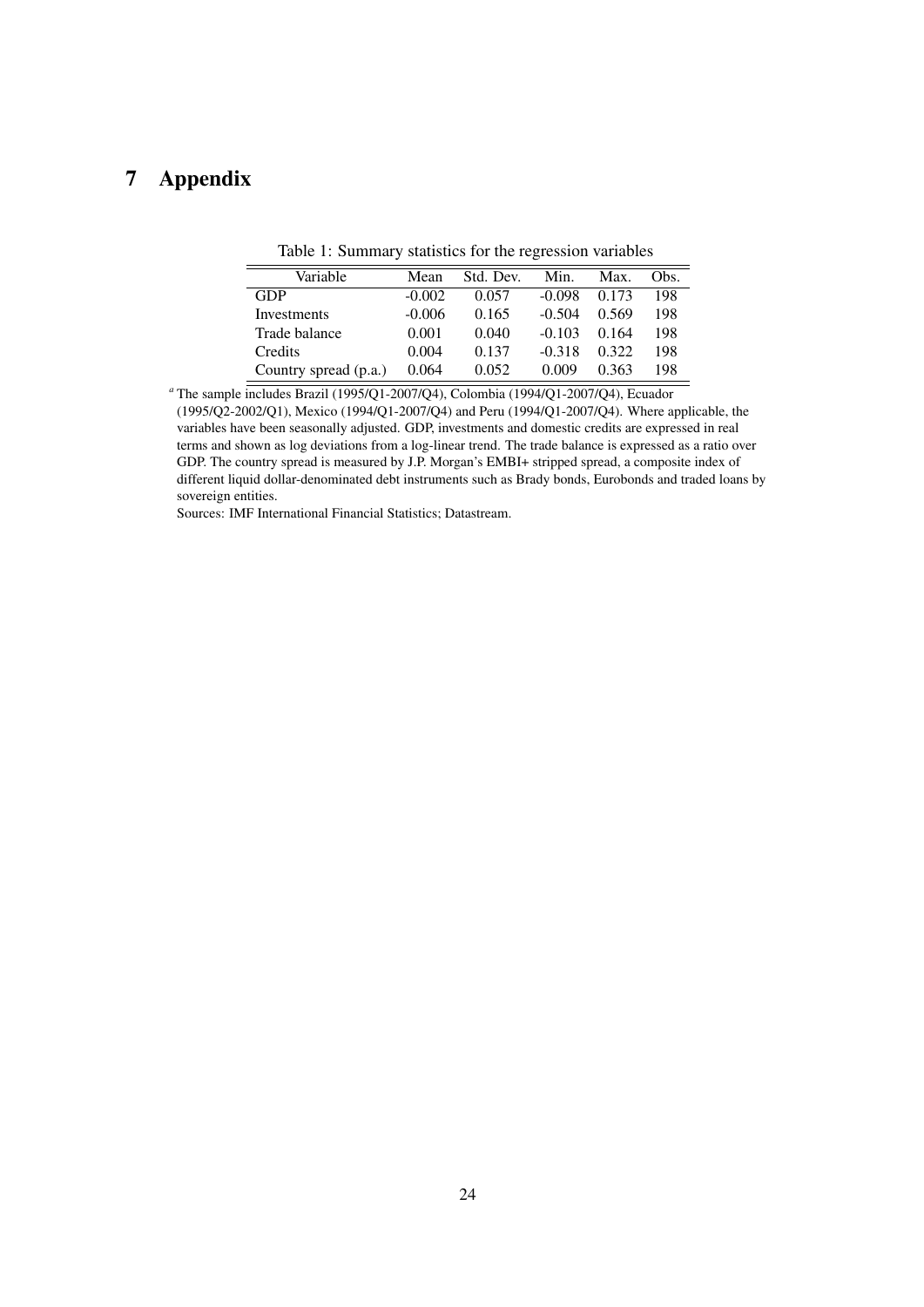| Independent         | Dependent variables |            |            |            |            |
|---------------------|---------------------|------------|------------|------------|------------|
| variables           | $y_t$               | $i_t$      | $tb_t$     | $c_t$      | $r_t$      |
| $y_t$               |                     | $1.43***$  | 0.09       | 0.19       | $-0.29***$ |
| $y_{t-1}$           | $0.69***$           | $-0.47**$  | 0.03       | $-0.43**$  | $0.20***$  |
| $y_{t-2}$           | 0.13                | $-0.76***$ | $-0.06*$   | $-0.09$    | 0.08       |
| $i_t$               |                     |            | $-0.12***$ | $-0.06$    | 0.04       |
| $i_{t-1}$           | $0.07*$             | $0.73***$  | $0.09***$  | 0.08       | $-0.05$    |
| $i_{t-2}$           | $-0.01$             | 0.14       | 0.01       | 0.09       | 0.00       |
| $tb_t$              |                     |            |            | 0.45       | $0.32**$   |
| $tb_{t-1}$          | $-0.06$             | $-0.90**$  | $1.28***$  | $-0.57$    | $-0.35$    |
| $tb_{t-2}$          | $0.36**$            | $0.99**$   | $-0.41***$ | 0.26       | 0.10       |
| $c_t$               |                     |            |            |            | 0.07       |
| $c_{t-1}$           | 0.02                | $-0.03$    | $-0.01$    | $1.01***$  | $-0.03$    |
| $c_{t-2}$           | $-0.03$             | 0.05       | 0.01       | $-0.12***$ | $-0.01$    |
| $r_t$               |                     |            |            |            |            |
| $r_{t-1}$           | $-0.16**$           | $-0.15**$  | $0.11**$   | $-0.14$    | $0.62***$  |
| $r_{t-2}$           | 0.04                | 0.08       | $-0.10***$ | $-0.15$    | 0.17       |
| <b>Observations</b> | 198                 | 198        | 198        | 198        | 198        |
| $AR(2)$ test        | 0.700               | 0.117      | 0.535      | 0.186      | 0.212      |
| Sargan test         | 0.011               | 0.808      | 0.914      | 0.899      | 0.791      |

Table 2: Estimation results for the structural panel VAR

<sup>a</sup> The sample period goes from 1994/Q1-2007/Q4 and included are Brazil, Colombia, Ecuador, Mexico and Peru. All estimations are based on the Arellano and Bover (1995) system GMM estimator.  $y_t$  denotes GDP,  $i_t$  investment,  $tb_t$  trade balance,  $c_t$  domestic credits and  $r_t$  country risk. 'AR(2) test' denotes the Arellano-Bond test for autocorrelation in the residuals of order 2, and 'Sargan test' the Sargan test of overidentifying restrictions: p-values are reported. The constant and country-fixed effects are not reported. \*\*\*, \*\*, \* indicate significance at the 1%, 5%, and 10% levels based on robust standard errors.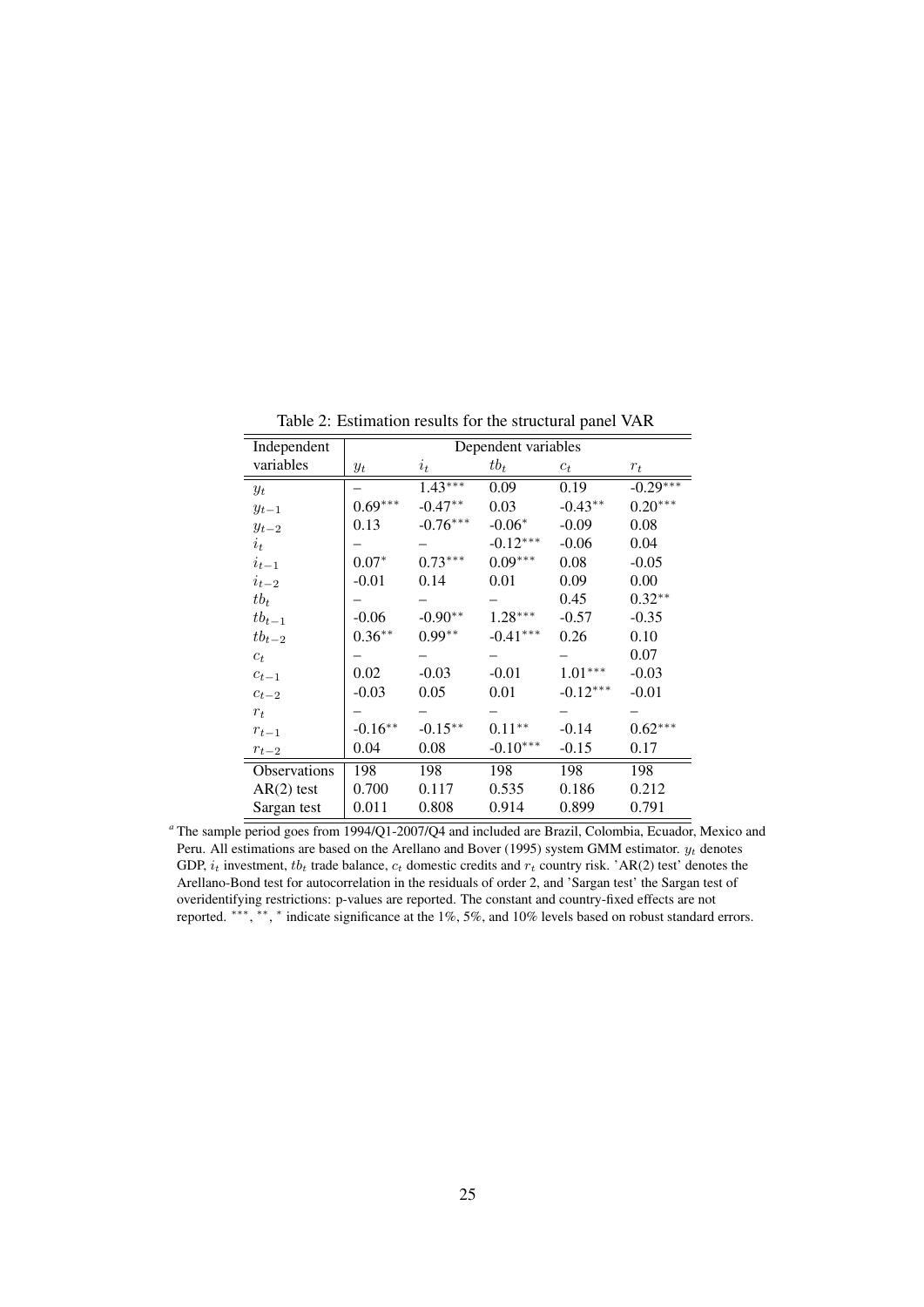| Parameter        | <b>Starting</b><br>Value | Interval      | Estimation<br>Result | Description                          |
|------------------|--------------------------|---------------|----------------------|--------------------------------------|
| $\beta$          | 0.92                     |               |                      | time preference                      |
| $\mu$            | 1.455                    |               |                      | intertemporal EoS of labor           |
| $\sigma$         | 1.001                    |               |                      | intertemporal EoS of consumption     |
| $\boldsymbol{n}$ | 0.3                      |               |                      | share of $C_T$ in $C$                |
| $\lambda$        | 0.14                     | [0.1, 0.5]    | 0.12                 | EoS between $C_N$ and $C_T$          |
| $\gamma$         | 0                        | [0,0.5]       | 0                    | disutility of labor                  |
| $\alpha_T$       | 0.3                      |               |                      | capital share in $Y_T$               |
| $\alpha_N$       | 0.4                      |               |                      | capital share in $Y_N$               |
| δ                | 0.026                    |               |                      | capital depreciation                 |
| $\boldsymbol{r}$ | 0.01                     |               |                      | risk-free interest rate              |
| $\kappa$         | 0.04                     |               |                      | risk premium parameter               |
| $\nu$            | 0.3                      |               |                      | share of imports in $Y_T$            |
| $\gamma_T$       | $\Omega$                 | [0, 20]       | 13.11                | $K_T$ adjustment costs               |
| $\gamma_N$       | 0                        | [0, 20]       | 11.79                | $K_N$ adjustment costs               |
| $Z_{IM}$         | 0.1                      |               |                      | import supply parameter              |
| $Z_T$            | 0.1                      |               |                      | export demand parameter              |
| $\phi_{IM}$      | 0.7                      | [0.4, 1.5]    | 1.31                 | price elasticity of import supply    |
| $\phi_T$         | 0.8                      | [0.5, 1.5]    | 1.20                 | price elasticity of export demand    |
| $\sigma_{RP}$    | 0.03                     | [0.001, 0.05] | 0.015                | size of the financial shock in $RPt$ |
| $\rho_{RP}$      | 0.7                      | [0.5, 0.9]    | 0.88                 | persistence of $RP_t$                |

Table 3: Structural parameters

*<sup>a</sup>* The table summarizes the numerical values of the structural parameters used for the simulation of the DSGE model, as discussed in Section 3.7. 'EoS' denotes elasticity of substitution. A subset of parameters has been estimated by impulse response matching. When the columns 'Interval' and 'Estimation' are empty, this means that the parameters have been fixed.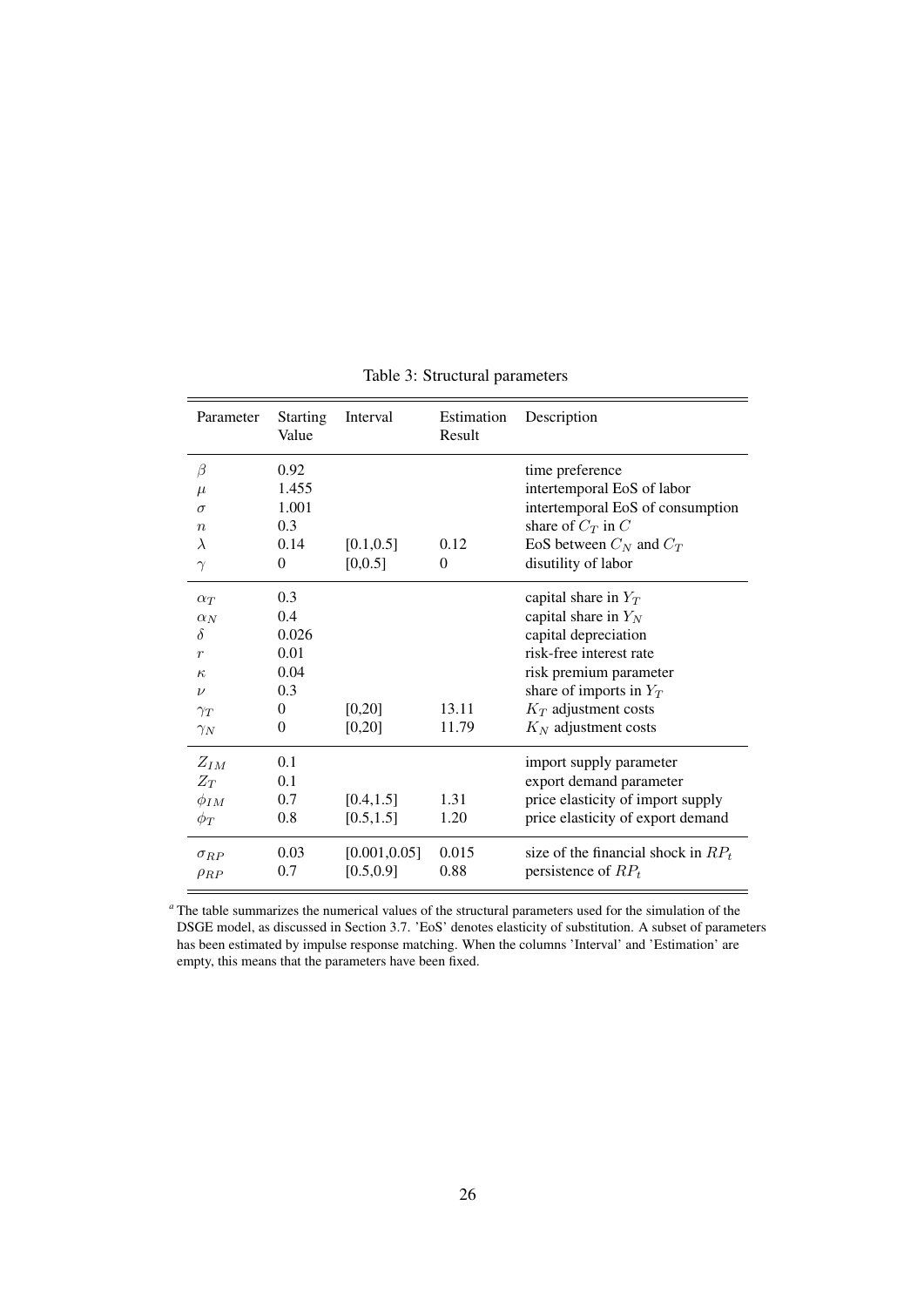

Figure 2: Empirical impulse responses to country risk shocks*<sup>a</sup>*

<sup>a</sup>The impulse response functions are based on the regressions shown in Table 2. GDP, investment and domestic credits are shown as percentage deviations from trend, while the trade balance is expressed as a ratio over GDP. The dotted lines indicate the 10 and 90% bootstrap intervals based on 1000 replications of estimation. In each replication, we generated artificial data using the estimated coefficients and resampled residuals, re-estimating the VAR and IRFs. The bootstrap intervals are the 10 and 90th percentile of the resulting distribution of IRFs.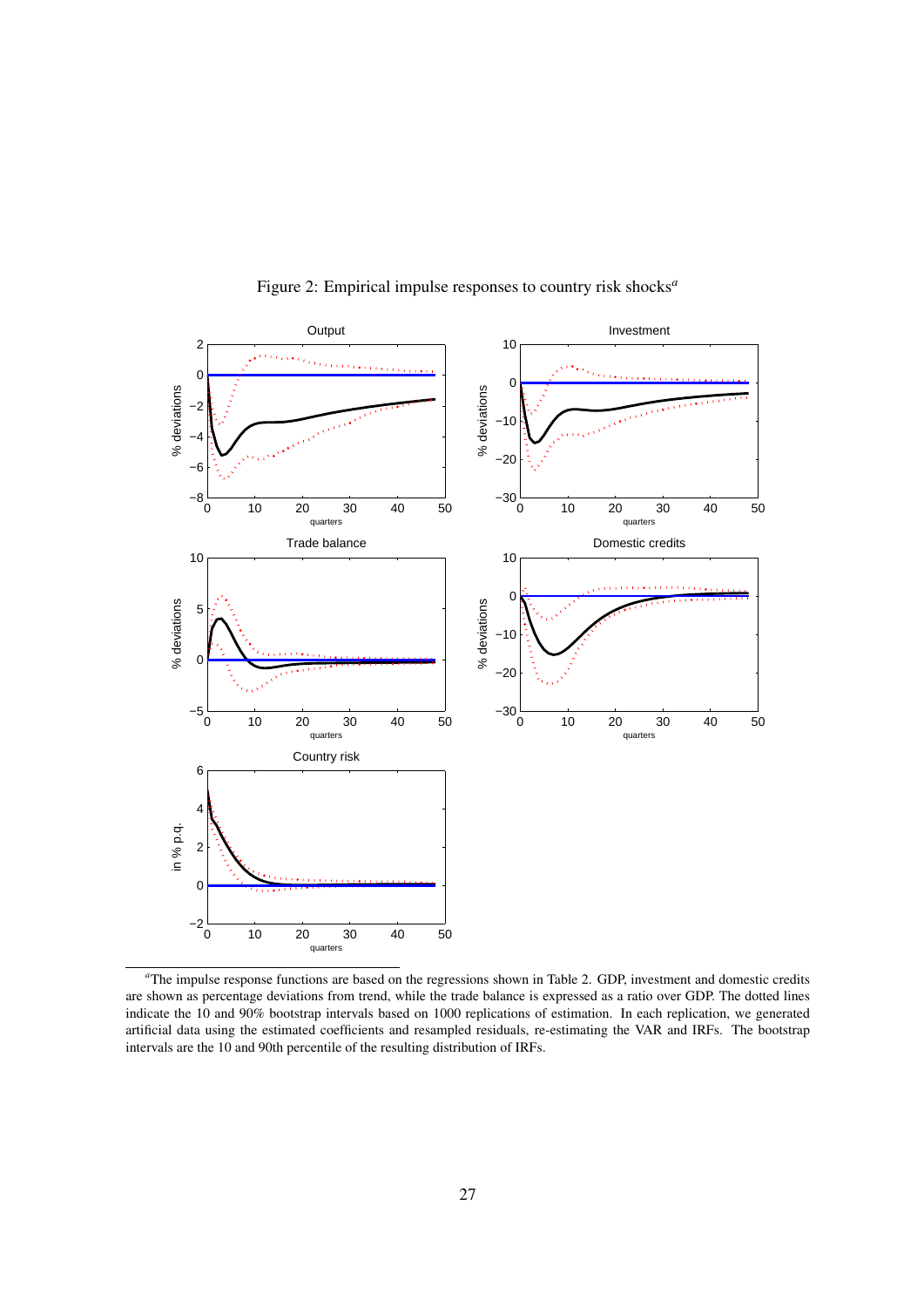

Figure 3: Empirical and theoretical impulse responses*<sup>a</sup>*

*<sup>a</sup>*Empirical impulse response functions ('VAR') and bootstrapped confidence intervals are shown, as in Figure 2, along with the theoretical impulse response functions ('model'), see Section 3.7. Figure 4 shows the theoretical impulse responses of other important model variables.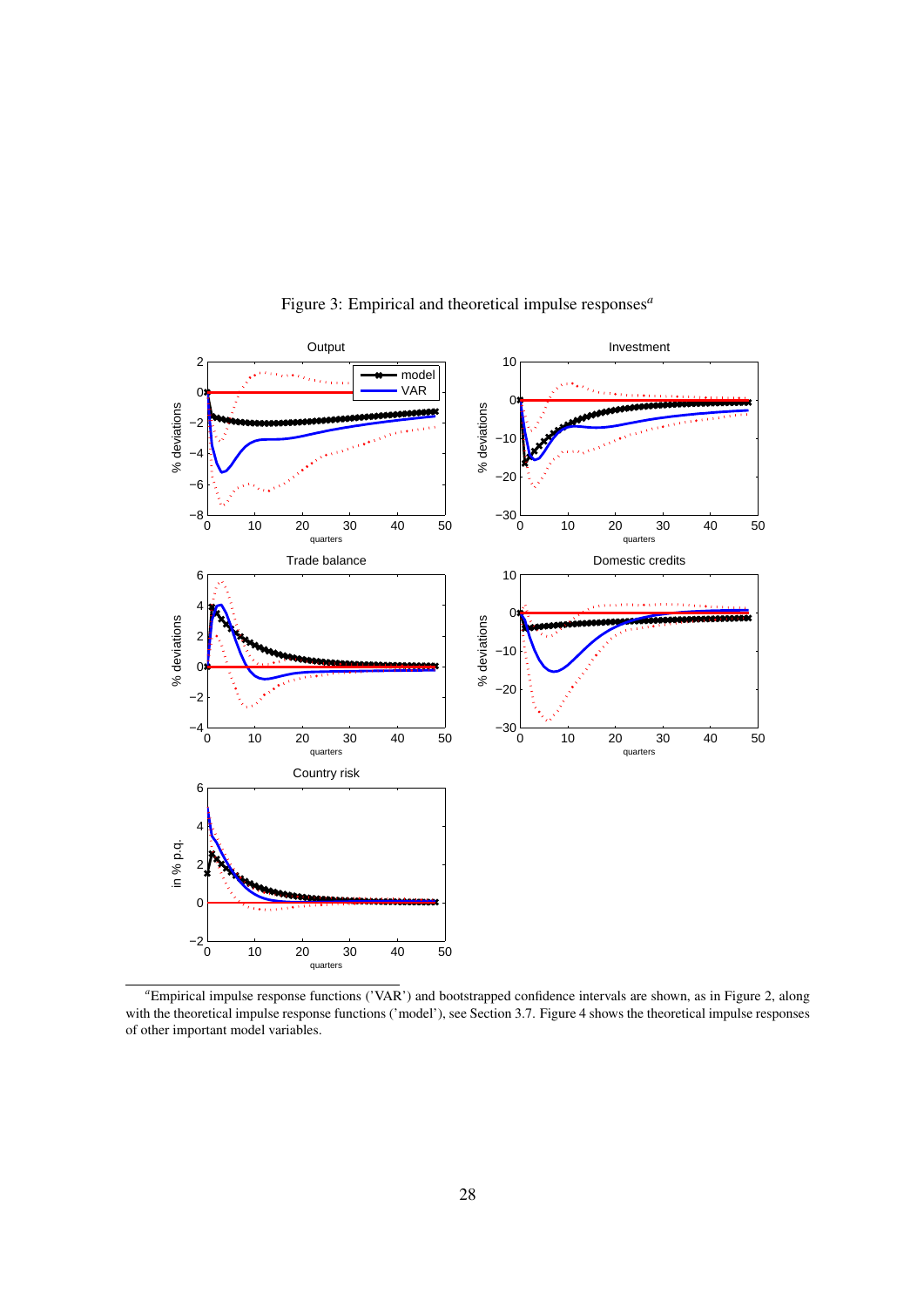

Figure 4: Theoretical impulse responses*<sup>a</sup>*

*<sup>a</sup>*The estimation of the theoretical impulse responses are discussed in Section 3.7. The title of each sub-graph indicates the considered variable. RP is the exogenous shock to the risk premium on long-term credits, and  $R_{FF} = R_{Ft} - (1 + r)$ the interest rate on foreign long-term credits,  $FL$ . The variables  $e, C^*, C, Y, K, L, IM$  denote the exchange rate, exports, consumption, production, capital, labor and imports, respectively. A subscript 'T' indicates the tradable goods sector, while a subscript 'N' the non-tradable goods sector. Apart from the interest rates, all variables are expressed as percentage deviations from steady state.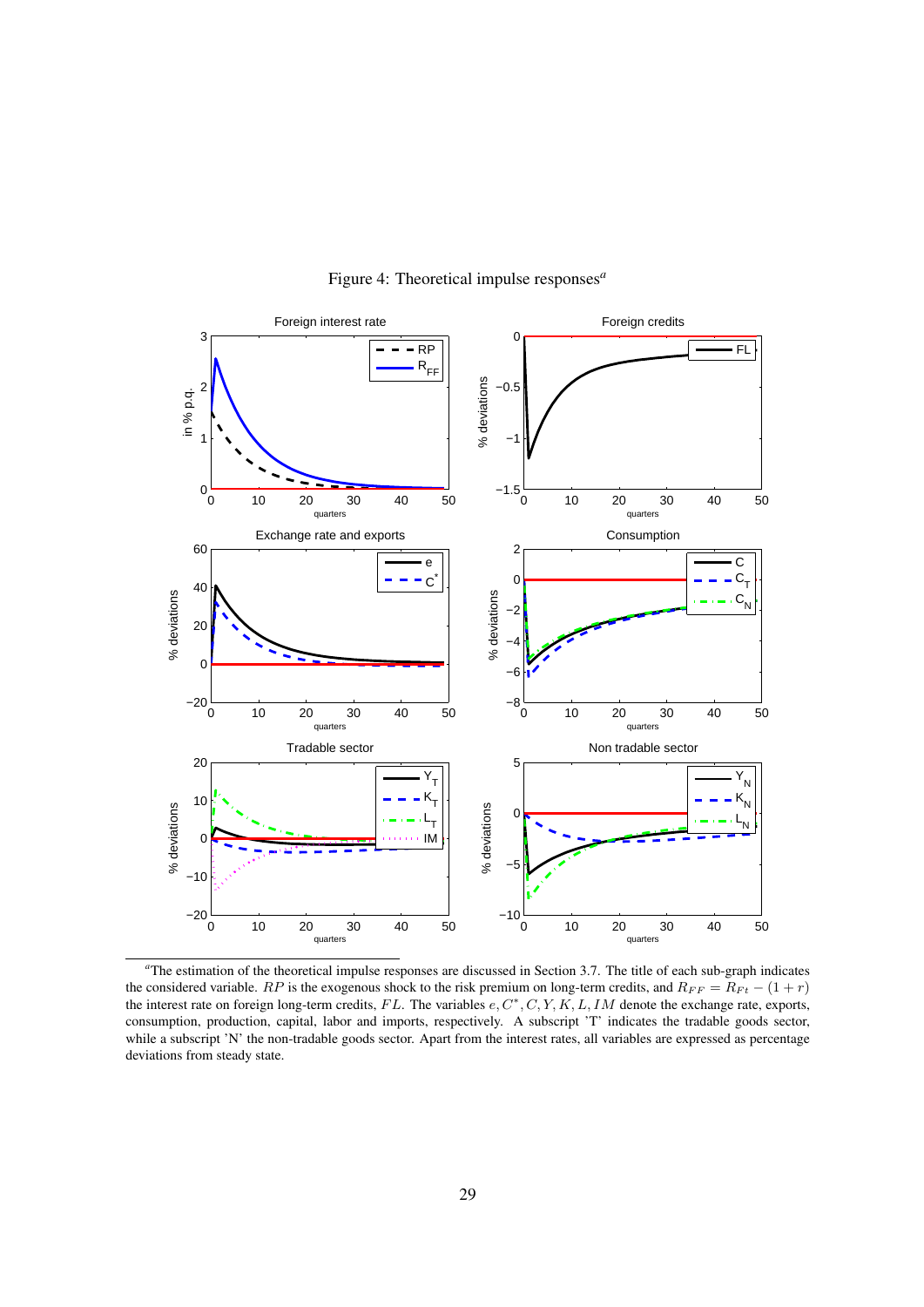

Figure 5: Inflation targeting (IT) versus exchange rate targeting (ERT)*<sup>a</sup>*

*<sup>a</sup>*Theoretical response functions are shown for a constant money supply (as in Figures 3 and 4), and two alternative monetary policy rules: inflation targeting (IT) and exchange rate targeting (ERT). See Section 4 for more details.